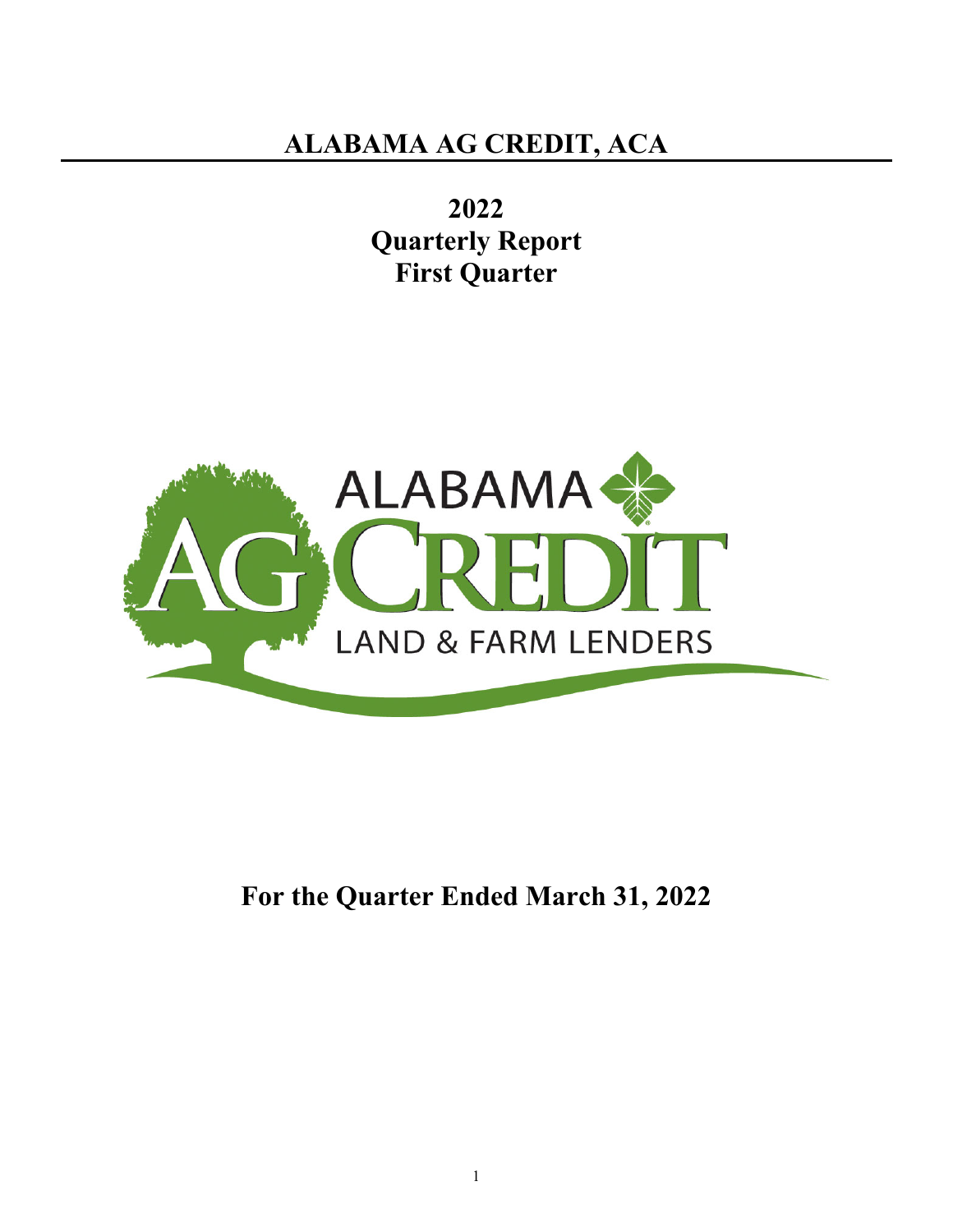## **REPORT OF MANAGEMENT**

The undersigned certify that we have reviewed this report, that it has been prepared in accordance with all applicable statutory or regulatory requirements, and that the information contained herein is true, accurate and complete to the best of our knowledge and belief.

L

In 4. AL, f

 Douglas Thiessen, President/Chief Executive Officer Larry H. Gibson, Jr., Chairman, Board of Directors May 3*,* 2022 May 3, 2022

Reathy Smith Field M. Stabler, CPA, Chairman, Audit

Richel M. Statel

May 3, 2022 May 3, 2022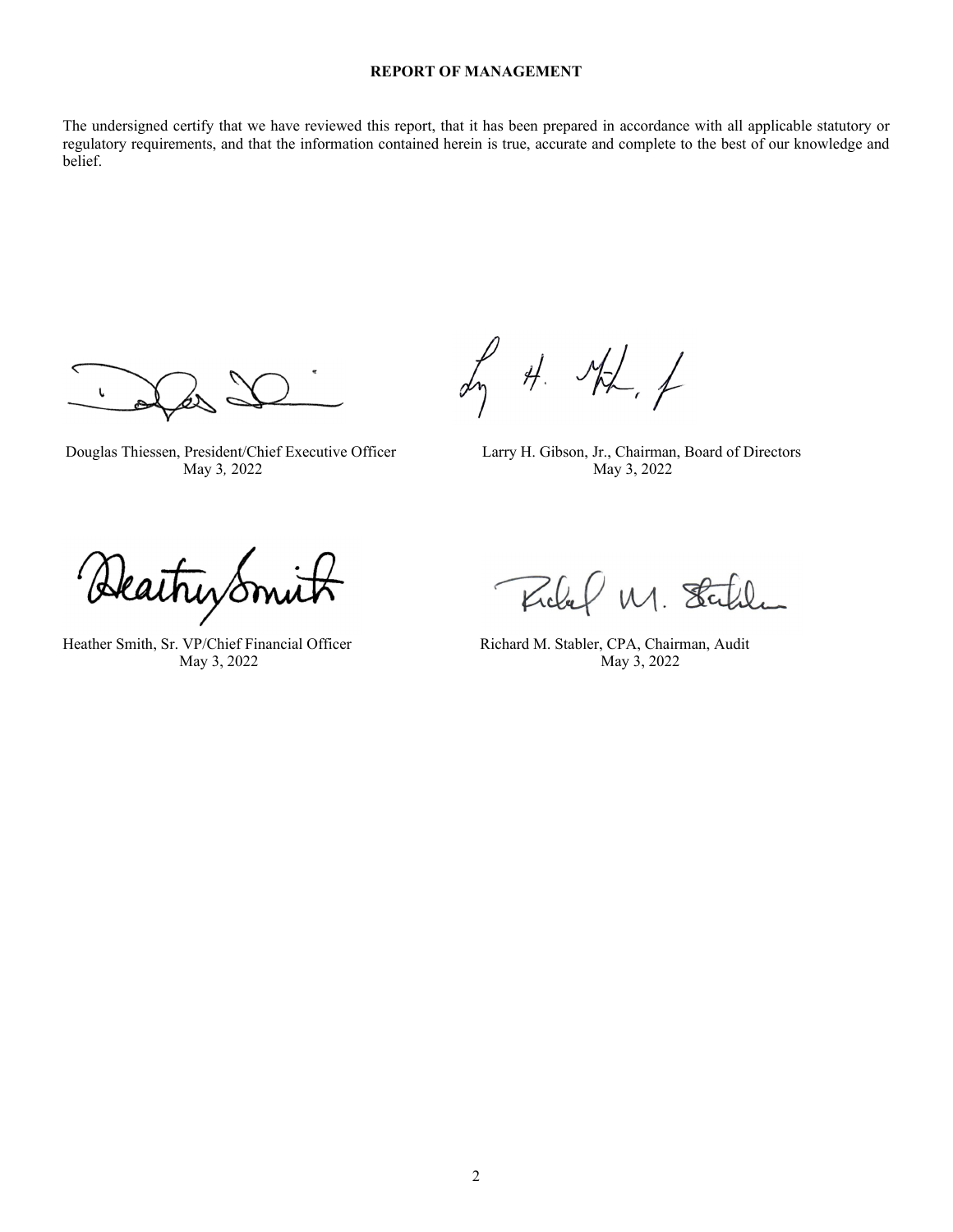## *First Quarter 2022 Financial Report*

## **Table of Contents**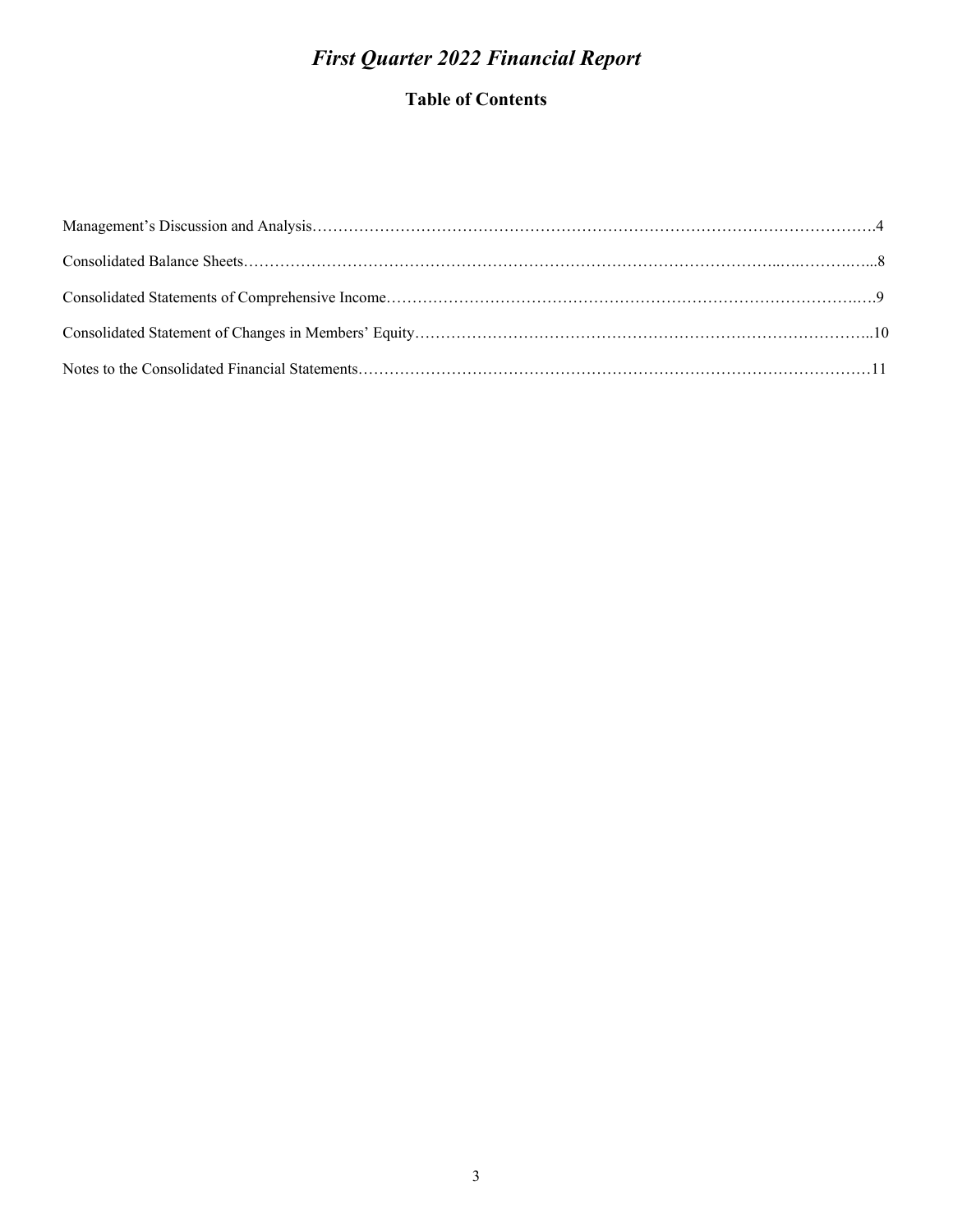## **ALABAMA AG CREDIT, ACA MANAGEMENT'S DISCUSSION AND ANALYSIS**

The following commentary reviews the financial performance of the Alabama Ag Credit, ACA (Agricultural Credit Association), referred to as the Association, for the quarter ended March 31, 2022. These comments should be read in conjunction with the accompanying financial statements and the December 31, 2021 Annual Report to Stockholders.

The Association is a member of the Farm Credit System (System), a nationwide network of cooperatively owned financial institutions established by and subject to the provisions of the Farm Credit Act of 1971, as amended, and the regulations of the Farm Credit Administration (FCA) promulgated thereunder.

The consolidated financial statements comprise the operations of the ACA and its wholly-owned subsidiaries. The consolidated financial statements were prepared under the oversight of the Association's audit committee.

#### *Significant Events*

The United States has been operating under a presidentially declared emergency since March 13, 2020 due to the Coronavirus Disease 2019 (also referred to as COVID-19). Economic conditions remain challenging as the pandemic continues to impact businesses in all sectors, specifically with availability of labor and supply chain reliability. Even with the virus mutations businesses have elected to stay open with modifications as needed to continue operations.

After the Federal Reserve dropping the target rate dramatically at the beginning of COVID pandemic early in 2020, rates have now started to increase. With inflation continuing to rise, the Fed increased rates by 25bps in late Q1 2022 with six more rate increases expected throughout 2022. Long term rates are expected to rise as well, but not at the pace of short-term rates, thus the flattening treasury yield curve. History shows that the flattening of the yield curve could signify that a recession is forthcoming. The Association will continue to monitor rates over the next three quarters. Financial markets have remained accessible, with the Funding Corp able to secure buyers for farm credit debt.

Inflation increased 7.9% in February 2022, as food and energy costs continue to soar. While there is increased demand for commodity production, farming input costs are rising faster than commodity prices. Additionally, farmers are also facing supply chain challenges like never before. Russia's recent invasion of Ukraine has significantly increased the uncertainty of agricultural supply and demand conditions and is likely to continue throughout 2022. The Association will continue to monitor this over the next three quarters.

#### *Loan Portfolio*

The Association makes and services loans to farmers, ranchers, rural homeowners and certain farm-related businesses. The Association's loan volume consists of long-term farm mortgage loans, production and intermediate-term loans, and farm-related business loans. These loans are available to eligible borrowers with competitive prime- and index-based, fixed and adjustable interest rates and loan maturities ranging up to 40 years. Loans serviced by the Association offer several installment payment cycles, the timing of which usually coincides with seasonal cash-flow capabilities of the borrower.

Total loans outstanding at March 31, 2022, including nonaccrual loans, were \$1,261,091,581 compared to \$1,229,614,367 at December 31, 2021, reflecting an increase of 2.6%. Nonaccrual loans as a percentage of total loans outstanding were 0.2% at March 31, 2022, compared to 0.3% at December 31, 2021. The major commodities within the Association's portfolio are timber, cattle, poultry and field crops.

In July 2017, the United Kingdom's Financial Conduct Authority, the authority regulating the London Inter-Bank Offered Rate (LIBOR) announced that it will stop persuading or compelling banks to submit rates for the calculation of the LIBOR after 2021. The Bank established a LIBOR Workgroup, with cross-functional representation from the finance, operations, credit and legal departments. The LIBOR Workgroup is progressing in implementing its transition plan to an alternative benchmark rate. In late 2020, the Funding Corporation launched an alternative benchmark rate based on SOFR as an alternative to LIBOR. The rate is a monthly-reset variable rate index and is published on the Funding Corporation's website. As of March 31, 2022, the Association had \$13,381,935 in loan volume tied to the new index. The Association is actively working to reduce exposure to LIBOR, primarily by converting existing LIBOR loans to other rate products and ensuring all note agreements contain appropriate legal language allowing the change to a different index. At March 31, 2022, the Association's portfolio included LIBOR-indexed volume of \$74,244,895, representing approximately 5.9 % of the loan portfolio. Of this amount, approximately \$9.1 million is scheduled to mature prior to December 31, 2022.

The Association recorded \$9,288 in recoveries and \$0 in charge-offs for the quarter ended March 31, 2022, and \$9,972 in recoveries and \$0 in charge-offs for the same period in 2021. The Association's allowance for loan losses was 0.7% and 0.7% of total loans outstanding as of March 31, 2022, and December 31, 2021, respectively.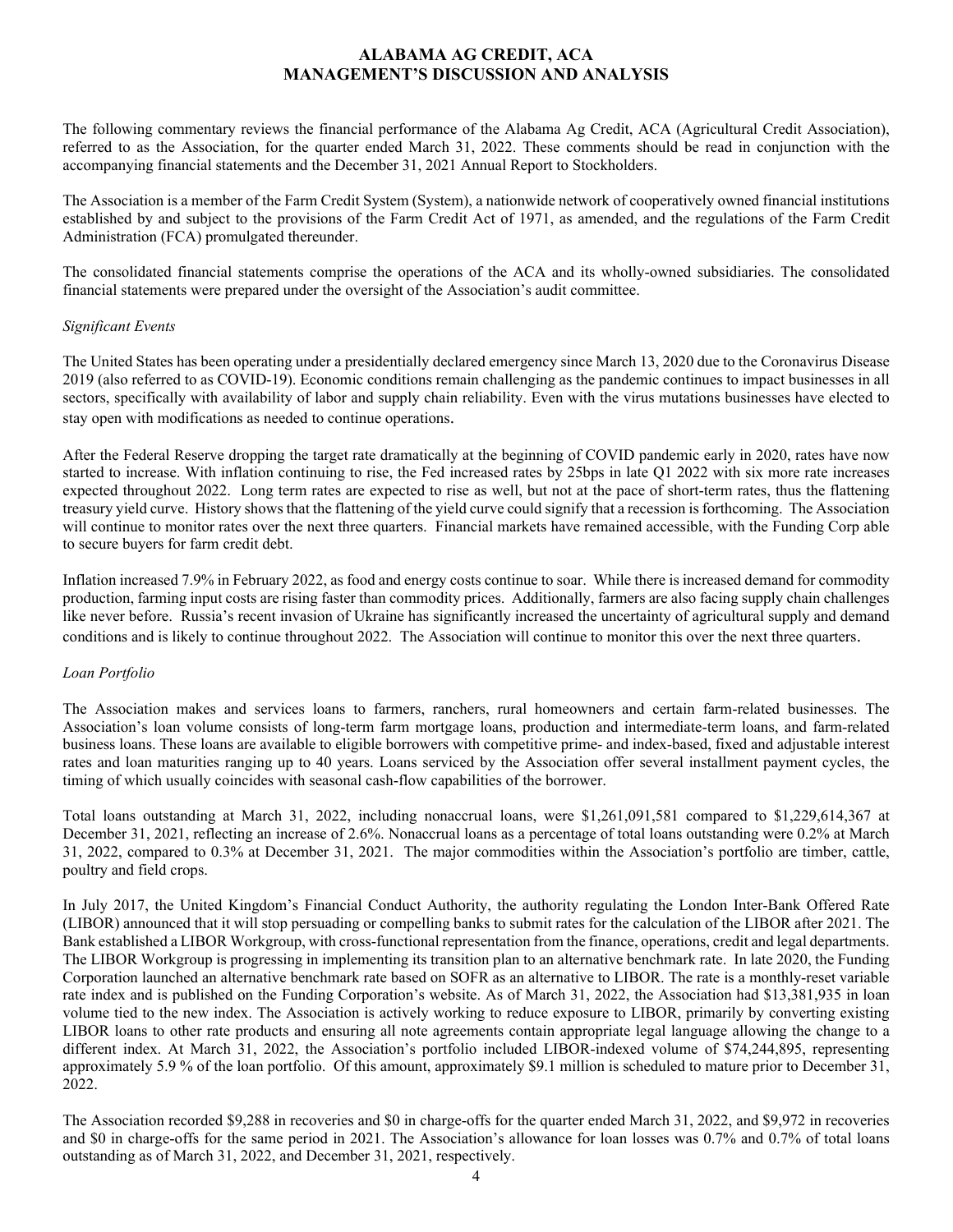The following table reflects the credit quality of the Association's loan volume as of:

|                      | March 31,              | December 31,          |
|----------------------|------------------------|-----------------------|
|                      | 2022                   | 2021                  |
| Acceptable           | 98.6                   | $\frac{0}{0}$<br>98.6 |
| <b>OAEM</b>          | 0.6                    | 0.6                   |
| Substandard/doubtful | 0.8                    | 0.8                   |
|                      | $\frac{0}{0}$<br>100.0 | $\frac{0}{0}$         |

#### *Risk Exposure*

High-risk assets include nonaccrual loans, loans that are past due 90 days or more and still accruing interest, formally restructured loans and other property owned. The following table illustrates the Association's components and trends of high-risk assets.

|                       | <b>March 31, 2022</b> |               | December 31, 2021 |           |          |  |
|-----------------------|-----------------------|---------------|-------------------|-----------|----------|--|
|                       | Amount                | $\frac{6}{9}$ |                   | Amount    | $\%$     |  |
| Nonaccrual            | 3,185,978             | 40.3%         |                   | 4.056.983 | $30.3\%$ |  |
| Formally restructured | 4,715,071             | 59.7%         |                   | 4,642,443 | 69.7%    |  |
| Total                 | 7.901.049             | $100.0\%$     |                   | 8.699.426 | 100.0%   |  |

#### *Results of Operations*

l.

The Association had net income of \$5,413,496 for the three months ended March 31, 2022, as compared to net income of \$5,098,424 for the same period in 2021, reflecting an increase of 6.2%. Net interest income was \$7,900,324 for the three months ended March 31, 2022, compared to \$7,551,854 for the same period in 2021.

|                                                                     | <b>Three Months Ended</b>        |                           |                                       |                               |  |  |  |  |  |  |  |  |
|---------------------------------------------------------------------|----------------------------------|---------------------------|---------------------------------------|-------------------------------|--|--|--|--|--|--|--|--|
|                                                                     | March 31,<br>2022                |                           | March 31,<br>2021                     |                               |  |  |  |  |  |  |  |  |
|                                                                     | Average<br><b>Balance</b>        | <b>Interest</b>           | Average<br>Balance                    | Interest                      |  |  |  |  |  |  |  |  |
| Loans<br>Interest-bearing liabilities                               | \$1,240,863,456<br>1,038,279,973 | \$13,220,904<br>5,320,580 | \$<br>1, 171, 517, 267<br>979,559,895 | 12,725,081<br>S.<br>5,173,227 |  |  |  |  |  |  |  |  |
| Impact of capital                                                   | 202,583,483<br>S                 |                           | \$<br>191,957,372                     |                               |  |  |  |  |  |  |  |  |
| Net interest income                                                 |                                  | 7,900,324                 |                                       | 7,551,854                     |  |  |  |  |  |  |  |  |
|                                                                     | 2022<br><b>Average Yield</b>     |                           | 2021<br>Average Yield                 |                               |  |  |  |  |  |  |  |  |
| Yield on loans                                                      | $4.32\%$                         |                           | $4.41\%$                              |                               |  |  |  |  |  |  |  |  |
| Cost of interest-bearing<br>liabilities<br>Interest rate spread     | 2.08%<br>$2.24\%$                |                           | $2.14\%$<br>2.26%                     |                               |  |  |  |  |  |  |  |  |
| Net interest income as a<br>percentage of average<br>earning assets | 2.58%                            |                           | 2.61%                                 |                               |  |  |  |  |  |  |  |  |

|                         | Three months ended:<br>March 31, 2022 vs. March 31, 2021 |                            |  |            |              |         |  |  |
|-------------------------|----------------------------------------------------------|----------------------------|--|------------|--------------|---------|--|--|
|                         |                                                          | Increase (decrease) due to |  |            |              |         |  |  |
|                         |                                                          | Volume                     |  | Rate       | <b>Total</b> |         |  |  |
| Interest income - loans |                                                          | 753,248                    |  | (257, 425) |              | 495,823 |  |  |
| Interest expense        |                                                          | 310,110                    |  | (162, 757) |              | 147,353 |  |  |
| Net interest income     |                                                          | 443,138                    |  | (94,668)   |              | 348,470 |  |  |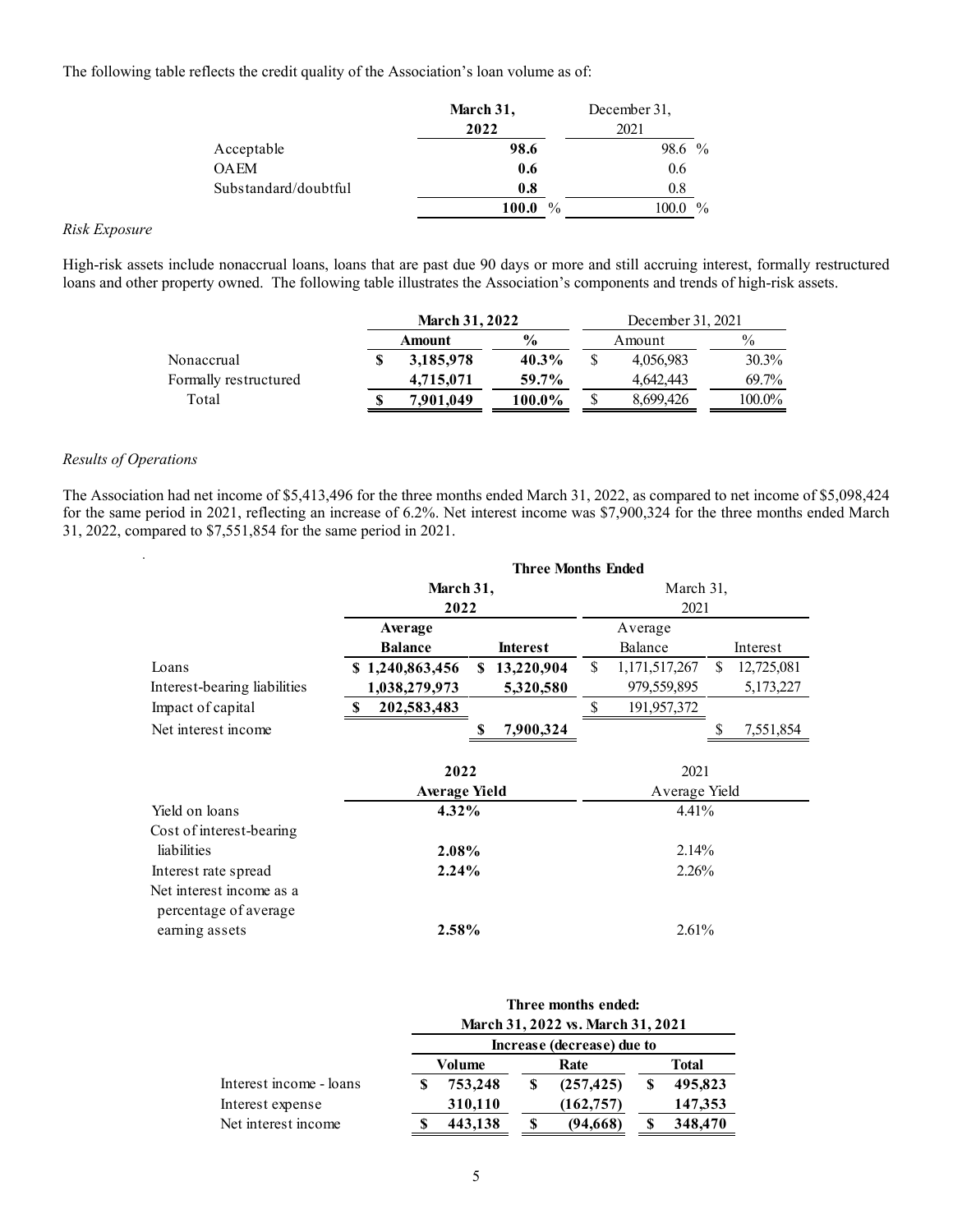Interest income for the three months ended March 31, 2022, increased by \$495,821, or 3.9%, from the same period of 2021, primarily due to an increase in average loan volume. Interest expense for the three months ended March 31, 2022, increased by \$147,552, or 2.9%, from the same period of 2021 due to an increase in interest rates offset by an increase in average debt volume. Average loan volume for the first quarter of 2022 was \$1,240,863,456, compared to \$1,171,517,267 in the first quarter of 2021. The average net interest rate spread on the loan portfolio for the first quarter of 2022 was 2.24%, compared to 2.26% in the first quarter of 2021.

Noninterest income for the three months ended March 31, 2022, increased by \$390,604, or 32.7%, over the same period of 2021. The increase is due primarily to an increase in income from the Bank and net loan fees in 2022 compared to 2021. The increase is due primarily to an increase in the accrual rate for patronage income from the Bank. In addition, there was an increase in net loan fees in 2022 compared to 2021. The increase in loans fees is due to increases in interest rate conversions due to the lower rate environment.

Noninterest expenses for the three months ended March 31, 2022, increased by \$583,864, or 13.6%, as compared to the same period in 2021. The increase is primarily due to increases in salaries and benefits. decreases in purchased services as a result of lower accounting and legal expenses in 2022 compared to the prior year. Several other expense categories increased as a result of the resumption of travel, marketing, and training activities previously restricted due to COVID-19. Insurance expenses also higher due to an increase in Insurance Fund premiums and growth in the Association's insurable debt.

The Association's return on average assets for the three months ended March 31, 2022, was 1.7% compared to 1.7% for the same period in 2021. The Association's return on average equity for the three months ended March 31, 2022, was 10.3%, compared to 10.2% for the same period in 2021

#### *Liquidity and Funding Sources*

.

The Association secures the majority of its lendable funds from the Farm Credit Bank of Texas (the Bank), which obtains its funds through the issuance of System-wide obligations and with lendable equity. The following schedule summarizes the Association's borrowings.

|                                  | March 31, |               |    | December 31,  |  |  |  |
|----------------------------------|-----------|---------------|----|---------------|--|--|--|
|                                  |           | 2022          |    | 2021          |  |  |  |
| Note payable to the bank         |           | 1,064,175,918 |    | 1,025,517,581 |  |  |  |
| Accrued interest on note payable |           | 1,882,177     |    | 1,798,078     |  |  |  |
| Total                            | S         | 1,066,058,095 | \$ | 1,027,315,659 |  |  |  |

The Association operates under a general financing agreement (GFA) with the Bank. The current GFA is effective through September 30, 2023. The primary source of liquidity and funding for the Association is a direct loan from the Bank. The outstanding balance of \$1,064,175,918 as of March 31, 2022, is recorded as a liability on the Association's balance sheet. The note carried a weighted average interest rate of 2.07% at March 31, 2022. The indebtedness is collateralized by a pledge of substantially all of the Association's assets to the Bank and is governed by the general financing agreement. The increase in note payable to the Bank and related accrued interest payable since December 31, 2021, is due to the Association's increase in loan portfolio growth. The Association's own funds, which represent the amount of the Association's loan portfolio funded by the Association's equity, were \$197,445,890 at March 31, 2022. The maximum amount the Association may borrow from the Bank as of March 31, 2022, was \$1,266,228,794 as defined by the general financing agreement. The indebtedness continues in effect until the expiration date of the general financing agreement, which is September 30, 2023, unless sooner terminated by the Bank upon the occurrence of an event of default, or by the Association, in the event of a breach of this agreement by the Bank, upon giving the Bank 30 calendar days' prior written notice, or in all other circumstances, upon giving the Bank 120 days' prior written notice.

#### *Capital Resources*

The Association's capital position increased by \$5,421,861 at March 31, 2022, compared to December 31, 2021. The Association's debt as a percentage of members' equity was 5.0:1 as of March 31, 2022, compared to 5.0:1 as of December 31, 2021.

Farm Credit Administration regulations require the Association to maintain minimums for various regulatory capital ratios. New regulations became effective January 1, 2017, which replaced the previously required core surplus and total surplus ratios with common equity tier 1, tier 1 capital, and total capital risk-based capital ratios. The new regulations also added tier 1 leverage and unallocated retained earnings and equivalents (UREE) ratios. The permanent capital ratio continues to remain in effect, with some modifications to align with the new regulations. As of March 31, 2022, the Association exceeded all regulatory capital requirements.

*Significant Recent Accounting Pronouncements -* Refer to Note 1 – "Organization and Significant Accounting Policies" in this quarterly report for disclosures of recent accounting pronouncements which may impact the Association's consolidated financial position and results of operations and for critical accounting policies.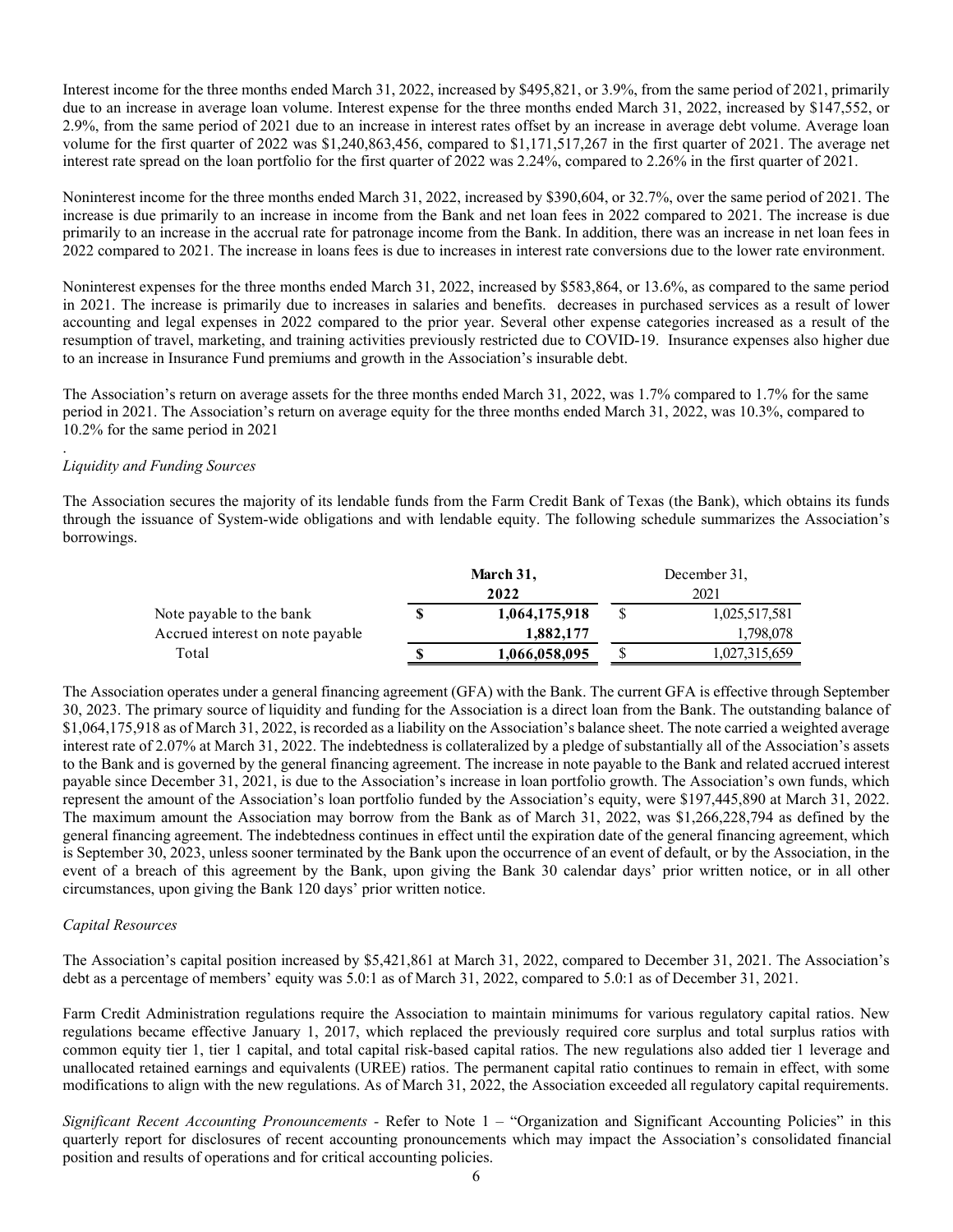#### *Relationship With the Farm Credit Bank of Texas*

The Association's financial condition may be impacted by factors that affect the Bank. The financial condition and results of operations of the Bank may materially affect the stockholder's investment in the Association. The Management's Discussion and Analysis and Notes to Financial Statements contained in the 2021 Annual Report of Association New Model more fully describe the Association's relationship with the Bank.

The annual and quarterly stockholder reports of the Bank are available free of charge, upon request. These reports can be obtained by writing to Farm Credit Bank of Texas, Corporate Communications, P.O. Box 202590, Austin, Texas 78720, or by calling (512) 483- 9204. The annual and quarterly stockholder reports for the Bank are also available on its website at *www.farmcreditbank.com.* 

The Association's annual and quarterly stockholder reports are also available free of charge, upon request. These reports can be obtained by writing to Alabama Ag Credit, ACA, 7480 Halcyon Pointe Drive, Suite 201, Montgomery, AL 36117 or calling (334)270-8687. The quarterly stockholder reports will be available on the Association's website at www.AlabamaAgCredit.com approximately 40 days after quarter end*.* Copies of the Association's quarterly stockholder reports can also be requested by e-mailing Info@AlabamaAgCredit.com*.* The Association's annual stockholder report is available on its website 75 days after the fiscal year end. Copies of the Association's annual stockholder report can also be requested 90 days after the fiscal year end.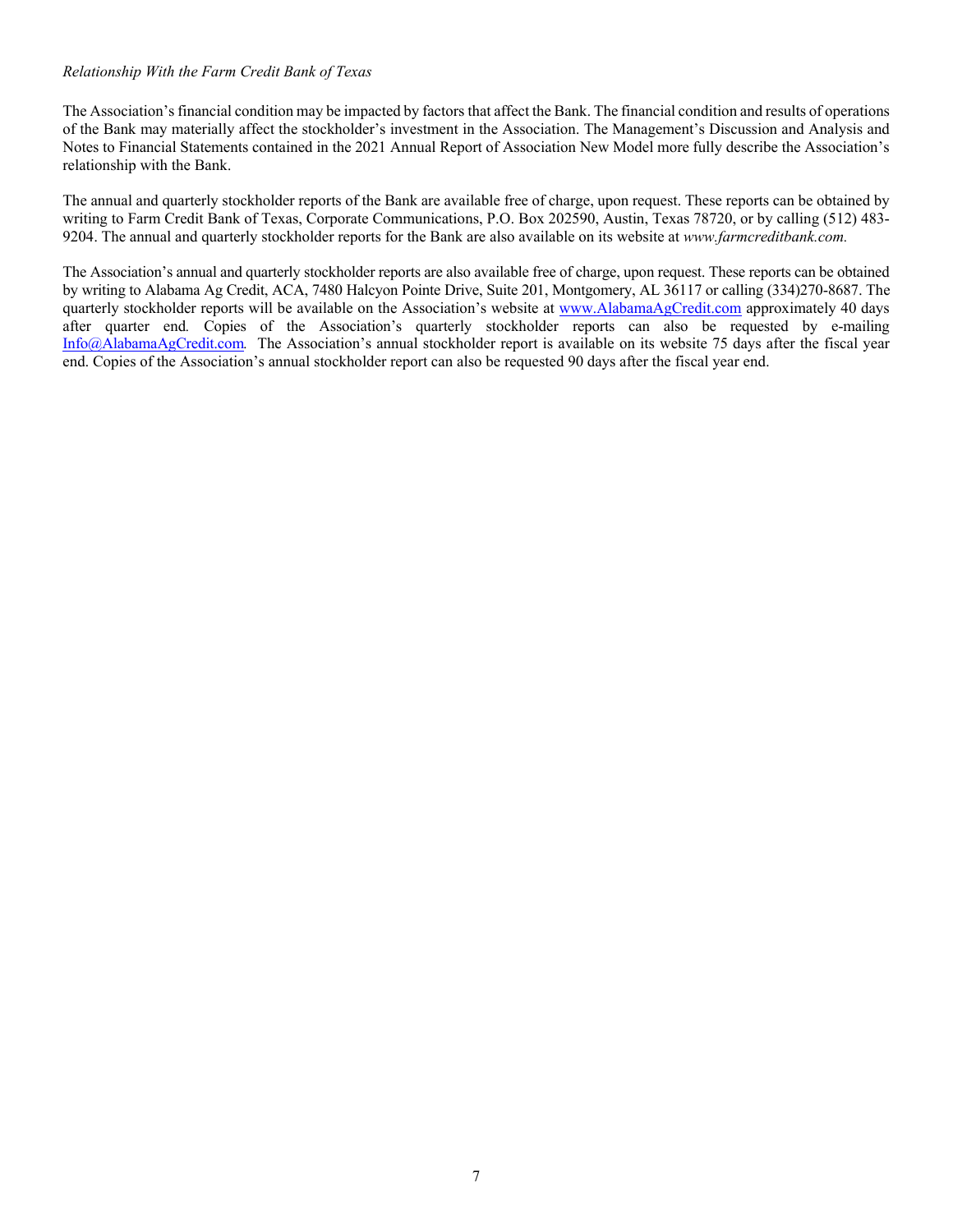## **CONSOLIDATED BALANCE SHEETS**

|                                               | March 31,<br>2022<br>(unaudited) |              | December 31,<br>2021 |
|-----------------------------------------------|----------------------------------|--------------|----------------------|
| <b>ASSETS</b>                                 |                                  |              |                      |
| Cash                                          | \$<br>26,374                     | \$           | 8,686                |
| Loans                                         | 1,261,091,581                    |              | 1,229,614,367        |
| Less: allowance for loan losses               | 8,601,037                        |              | 8,804,126            |
| Net loans                                     | 1,252,490,544                    |              | 1,220,810,241        |
| Accrued interest receivable                   | 9,288,782                        |              | 8,457,988            |
| Investment in and receivable from the Farm    |                                  |              |                      |
| Credit Bank of Texas:                         |                                  |              |                      |
| Capital stock                                 | 20,155,010                       |              | 20,155,010           |
| Other                                         | 1,819,480                        |              | 2,132,556            |
| Premises and equipment, net                   | 6,259,224                        |              | 6,308,781            |
| Other assets                                  | 1,407,939                        |              | 1,072,358            |
| Total assets                                  | \$<br>1,291,447,353              | $\mathbb{S}$ | 1,258,945,620        |
| <b>LIABILITIES</b>                            |                                  |              |                      |
| Note payable to the Farm Credit Bank of Texas | \$<br>1,064,175,918              | \$           | 1,025,517,581        |
| Accrued interest payable                      | 1,882,177                        |              | 1,798,078            |
| Drafts outstanding                            | 44,917                           |              | 146,759              |
| Patronage distributions payable               | 533,512                          |              | 12,139,695           |
| Other liabilities                             | 9,109,632                        |              | 9,064,171            |
| <b>Total</b> liabilities                      | 1,075,746,156                    |              | 1,048,666,284        |
| <b>MEMBERS' EQUITY</b>                        |                                  |              |                      |
| Capital stock and participation certificates  | 4,466,505                        |              | 4,437,945            |
| Unallocated retained earnings                 | 211,664,389                      |              | 206,271,466          |
| Accumulated other comprehensive loss          | (429, 697)                       |              | (430,075)            |
| Total members' equity                         | 215,701,197                      |              | 210,279,336          |
| Total liabilities and members' equity         | \$<br>1,291,447,353              | \$           | 1,258,945,620        |

The accompanying notes are an integral part of these combined financial statements.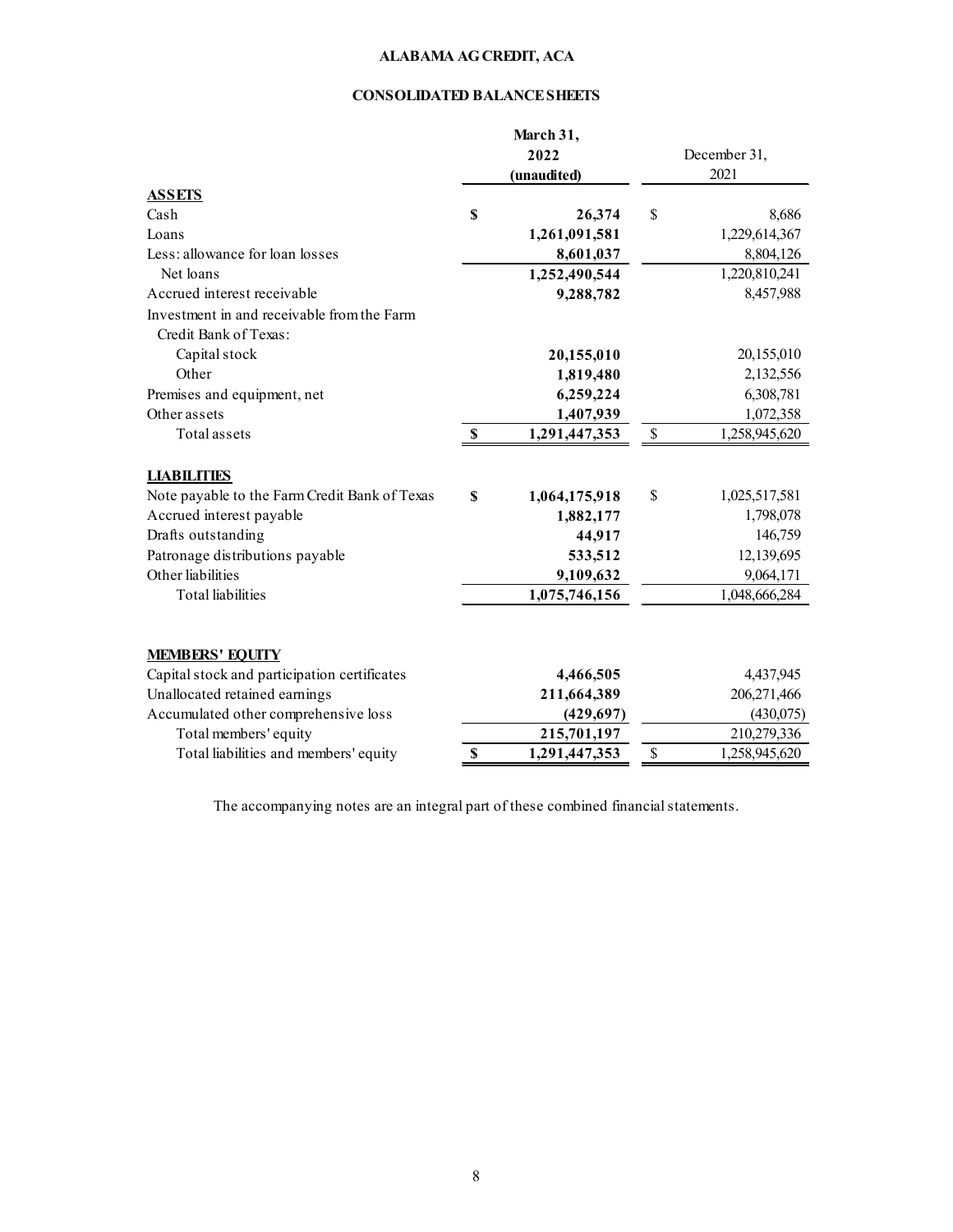#### **CONSOLIDATED STATEMENTS OF COMPREHENSIVE INCOME**

(unaudited)

|                                                 | <b>Three Months Ended</b><br>March 31, |            |    |            |  |  |  |
|-------------------------------------------------|----------------------------------------|------------|----|------------|--|--|--|
|                                                 |                                        | 2022       |    | 2021       |  |  |  |
| <b>INTEREST INCOME</b>                          |                                        |            |    |            |  |  |  |
| Loans                                           | \$                                     | 13,220,904 | \$ | 12,725,081 |  |  |  |
| <b>INTEREST EXPENSE</b>                         |                                        |            |    |            |  |  |  |
| Note payable to the Farm Credit Bank of Texas   |                                        | 5,320,580  |    | 5,173,227  |  |  |  |
| Net interest income                             |                                        | 7,900,324  |    | 7,551,854  |  |  |  |
| <b>PROVISION FOR (REVERSAL OF) LOAN LOSSES</b>  |                                        | (216, 480) |    | 4,520      |  |  |  |
| Net interest income after                       |                                        |            |    |            |  |  |  |
| provision for loan losses                       |                                        | 8,116,804  |    | 7,547,334  |  |  |  |
| <b>NONINTEREST INCOME</b>                       |                                        |            |    |            |  |  |  |
| Income from the Farm Credit Bank of Texas:      |                                        |            |    |            |  |  |  |
| Patronage income                                |                                        | 1,380,116  |    | 784,967    |  |  |  |
| Loan fees                                       |                                        | 91,409     |    | 336,507    |  |  |  |
| Gain on other property owned, net               |                                        |            |    | 25,836     |  |  |  |
| Gain on sale of premises and equipment, net     |                                        | 15,201     |    | 50,500     |  |  |  |
| Other noninterest income                        |                                        | 112,047    |    | 71,495     |  |  |  |
| Total noninterest income                        |                                        | 1,598,773  |    | 1,269,305  |  |  |  |
| <b>NONINTEREST EXPENSES</b>                     |                                        |            |    |            |  |  |  |
| Salaries and employee benefits                  |                                        | 2,539,351  |    | 2,176,529  |  |  |  |
| Directors' expense                              |                                        | 118,784    |    | 76,429     |  |  |  |
| Purchased services                              |                                        | 74,023     |    | 82,195     |  |  |  |
| Travel                                          |                                        | 160,806    |    | 137,955    |  |  |  |
| Occupancy and equipment                         |                                        | 275,578    |    | 236,061    |  |  |  |
| Communications                                  |                                        | 82,730     |    | 96,704     |  |  |  |
| Advertising                                     |                                        | 66,185     |    | 65,914     |  |  |  |
| Public and member relations                     |                                        | 123,256    |    | 92,870     |  |  |  |
| Supervisory and exam expense                    |                                        | 104,534    |    | 101,004    |  |  |  |
| Insurance Fund premiums                         |                                        | 631,767    |    | 565,291    |  |  |  |
| Other components of net periodic postretirement |                                        |            |    |            |  |  |  |
| benefit cost                                    |                                        | 26,092     |    | 30,689     |  |  |  |
| Other noninterest expense                       |                                        | 98,975     |    | 56,574     |  |  |  |
| Total noninterest expenses                      |                                        | 4,302,081  |    | 3,718,215  |  |  |  |
| <b>NET INCOME</b>                               |                                        | 5,413,496  |    | 5,098,424  |  |  |  |
| Other comprehensive income:                     |                                        |            |    |            |  |  |  |
| Change in postretirement benefit plans          |                                        | 378        |    | 7,245      |  |  |  |
| <b>COMPREHENSIVE INCOME</b>                     | \$                                     | 5,413,874  | \$ | 5,105,669  |  |  |  |

The accompanying notes are an integral part of these combined financial statements.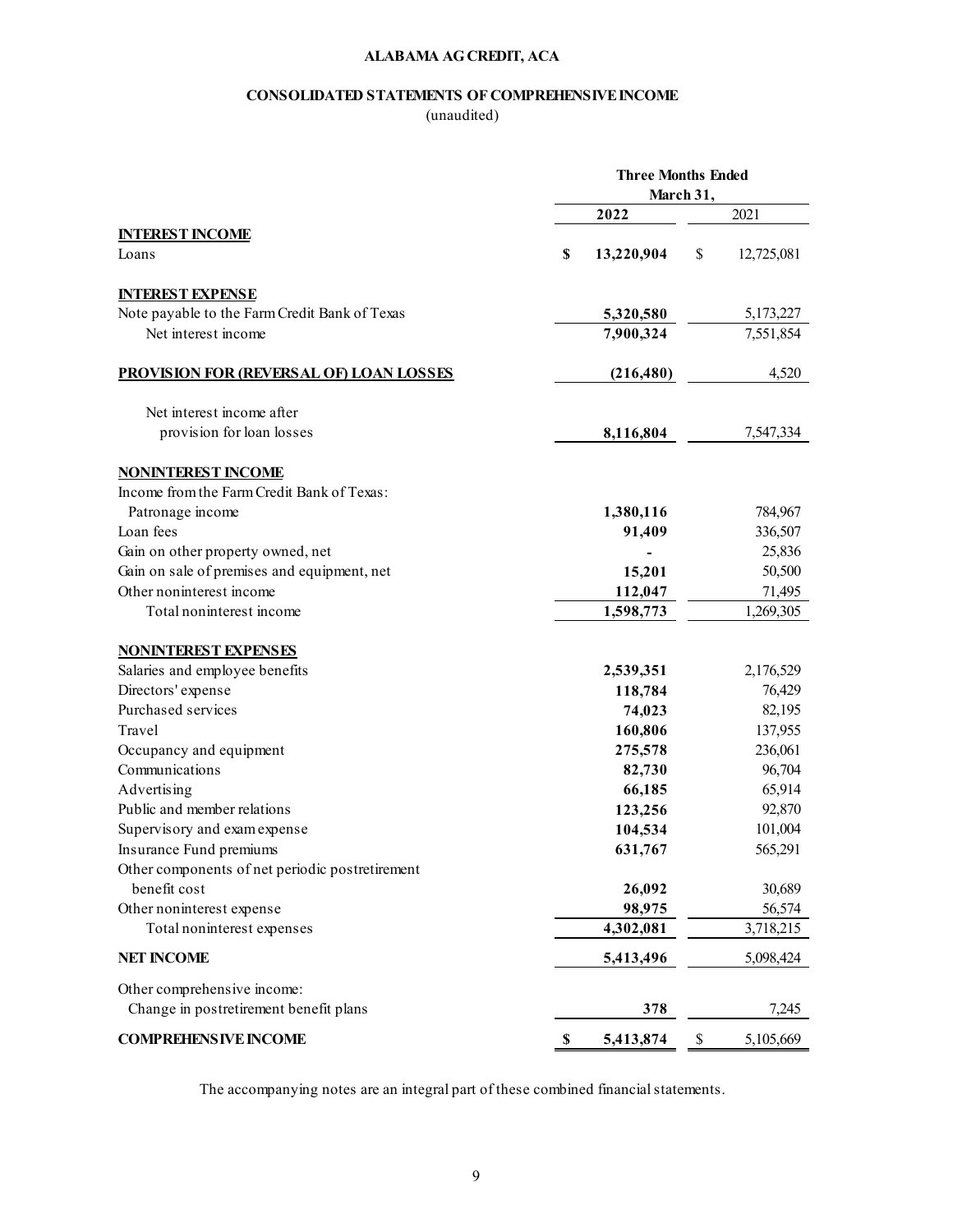## **CONSOLIDATED STATEMENT OF CHANGES IN MEMBERS' EQUITY**

(unaudited)

|                                                                                                                           |                                                        | 1                    |    |                                                |    |                                                        |                                           |                                   |
|---------------------------------------------------------------------------------------------------------------------------|--------------------------------------------------------|----------------------|----|------------------------------------------------|----|--------------------------------------------------------|-------------------------------------------|-----------------------------------|
|                                                                                                                           | Capital Stock/<br>Participation<br><b>Certificates</b> |                      |    | <b>Unallocated</b><br><b>Retained Earnings</b> |    | Accumulated<br>Other<br>Comprehensive<br>Income (Loss) | <b>Total</b><br>Members'<br><b>Equity</b> |                                   |
| Balance at December 31, 2020<br>Net income<br>Other comprehensive income                                                  | \$                                                     | 4,289,225            | \$ | 196,386,088<br>5,098,424                       | \$ | (659, 156)<br>7,245                                    | \$                                        | 200,016,157<br>5,098,424<br>7,245 |
| Capital stock/participation certificates issued<br>Capital stock/participation certificates retired<br>Patronage refunds: |                                                        | 296,635<br>(238,740) |    |                                                |    |                                                        |                                           | 296,635<br>(238,740)              |
| Change in patronage declared and paid                                                                                     |                                                        |                      |    | (4,993)                                        |    |                                                        |                                           | (4,993)                           |
| Balance at March 31, 2021                                                                                                 |                                                        | 4,347,120            | \$ | 201,479,519                                    |    | (651, 911)                                             | \$                                        | 205, 174, 728                     |
| Balance at December 31, 2021<br>Net income<br>Other comprehensive income                                                  | \$                                                     | 4,437,945            | \$ | 206, 271, 466<br>5,413,496                     | \$ | (430,075)<br>378                                       | \$                                        | 210,279,336<br>5,413,496<br>378   |
| Capital stock/participation certificates issued                                                                           |                                                        | 209,495              |    |                                                |    |                                                        |                                           | 209,495                           |
| Capital stock/participation certificates retired                                                                          |                                                        | (180, 935)           |    |                                                |    |                                                        |                                           | (180, 935)                        |
| Patronage refunds:<br>Change in patronage declared and paid                                                               |                                                        |                      |    | (20, 573)                                      |    |                                                        |                                           | (20, 573)                         |
| <b>Balance at March 31, 2022</b>                                                                                          | \$                                                     | 4,466,505            | \$ | 211,664,389                                    | \$ | (429, 697)                                             | \$                                        | 215,701,197                       |

The accompanying notes are an integral part of these combined financial statements.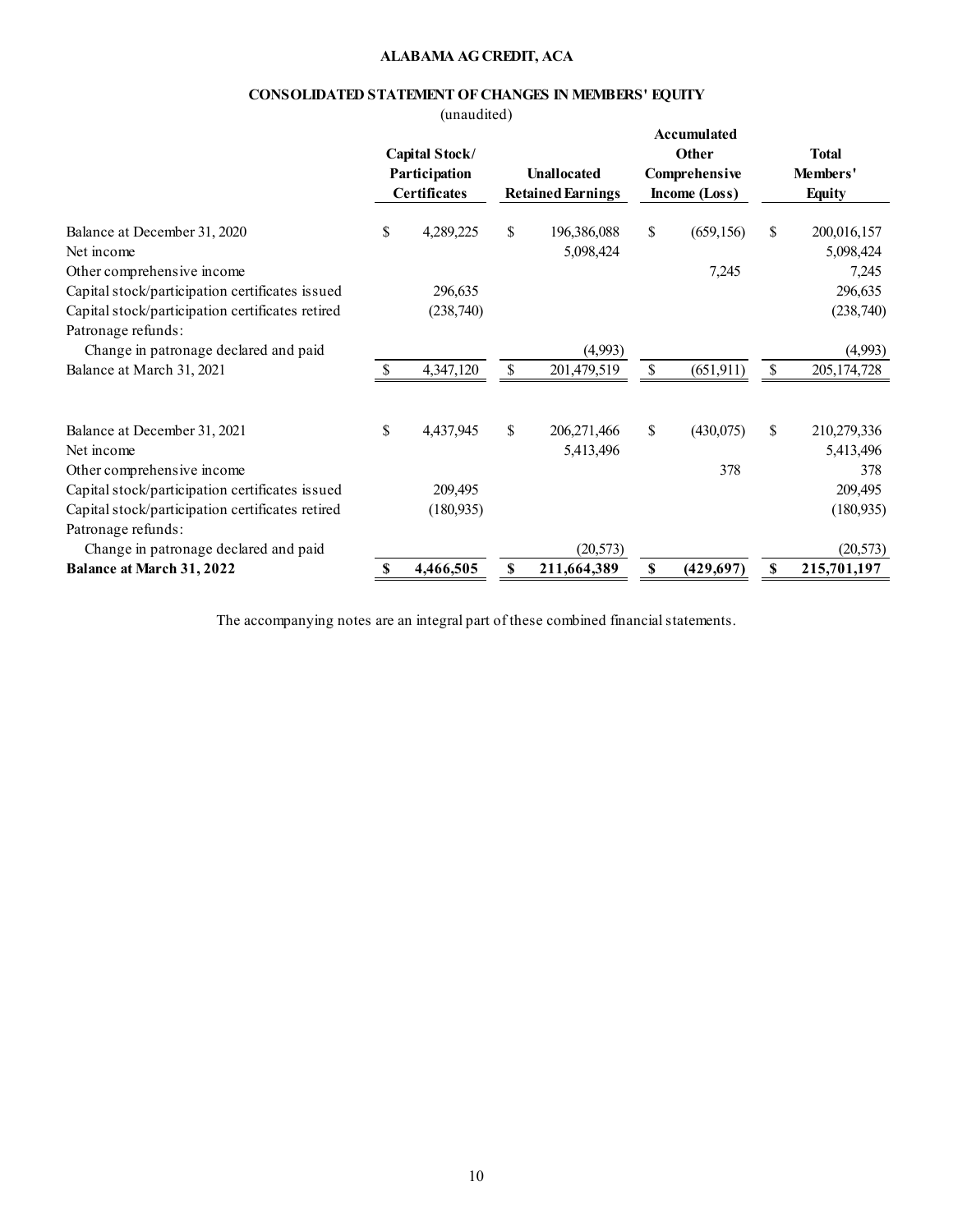## **ALABAMA AG CREDIT, ACA NOTES TO THE CONSOLIDATED FINANCIAL STATEMENTS**

## **NOTE 1 — ORGANIZATION AND SIGNIFICANT ACCOUNTING POLICIES:**

Alabama Ag Credit, ACA (Agricultural Credit Association), referred to as the Association, is a member-owned cooperative that provides credit and credit-related services to or for the benefit of eligible borrowers/stockholders for qualified agricultural purposes. The Association serves the counties of Autauga, Baldwin, Barbour, Bibb, Bullock, Butler, Chambers, Chilton, Choctaw, Clarke, Coffee, Conecuh, Coosa, Covington, Crenshaw, Dale, Dallas, Elmore, Escambia, Geneva, Greene, Hale, Henry, Houston, Lee, Lowndes, Macon, Marengo, Mobile, Monroe, Montgomery, Perry, Pickens, Pike, Russell, Sumter, Tallapoosa, Tuscaloosa, Washington and Wilcox in the state of Alabama. The Association is a lending institution of the Farm Credit System (the System), which was established by Acts of Congress to meet the needs of American agriculture.

The accompanying unaudited financial statements have been prepared in accordance with accounting principles generally accepted in the U.S. (GAAP) for interim financial information. Accordingly, they do not include all of the disclosures required by GAAP for annual financial statements and should be read in conjunction with the audited financial statements as of and for the year ended December 31, 2021, as contained in the 2021 Annual Report to Stockholders.

In the opinion of management, the accompanying consolidated financial statements contain all adjustments necessary for a fair presentation of the interim financial condition and results of operations and conform with generally accepted accounting principles (GAAP), except for the inclusion of a statement of cash flows. GAAP require a business enterprise that provides a set of financial statements reporting both financial position and results of operations to also provide a statement of cash flows for each period for which results of operations are provided. In regulations issued by FCA, associations have the option to exclude statements of cash flows in interim financial statements. Therefore, the Association has elected not to include a statement of cash flows in these consolidated financial statements. These interim financial statements should be read in conjunction with the audited financial statements as of and for the year ended December 31, 2021, as contained in the 2021 Annual Report to Stockholders. The preparation of financial statements in accordance with GAAP requires management to make estimates and assumptions that affect the amounts reported in the financial statements and accompanying notes. Actual results could differ from those estimates. The results of operations for interim periods are not necessarily indicative of the results to be expected for the full year ending December 31, 2021. Descriptions of the significant accounting policies are included in the 2021 Annual Report to Stockholders. In the opinion of management, these policies and the presentation of the interim financial condition and results of operations conform with GAAP and prevailing practices within the banking industry.

In March 2020, the Financial Accounting Standards Board (FASB) issued guidance entitled "Facilitation of the Effects of Reference Rate Reform on Financial Reporting." The guidance provides optional expedients and exceptions for applying GAAP to contracts, hedging relationships and other transactions affected by reference rate reform. The guidance simplifies the accounting evaluation of contract modifications that replace a reference rate affected by reference rate reform and contemporaneous modifications of other contracts related to the replacement of the reference rate. With respect to hedge accounting, the guidance allows amendment of formal designation and documentation of hedging relationships in certain circumstances as a result of reference rate reform and provides additional expedients for different types of hedges, if certain criteria are met. The optional amendments are effective as of March 12, 2020, through December 31, 2022. The Association adopted the practical expedients option in the first quarter of 2021 as using an alternative reference rate would require the Association to evaluate all modifications if the practical expedients were not adopted.

In June 2016, the FASB issued guidance entitled "Measurement of Credit Losses on Financial Instruments." The guidance replaces the current incurred loss impairment methodology with a methodology that reflects expected credit losses and requires consideration of a broader range of reasonable and supportable information to inform credit loss estimates. Credit losses relating to available-forsale securities would also be recorded through an allowance for credit losses. For public business entities that are not U.S. Securities and Exchange Commission filers this guidance was to become effective for interim and annual periods beginning after December 15, 2020, with early application permitted. In November 2019, the FASB issued an update that amends the mandatory effective date for this guidance for certain entities. The change resulted from a change in the effective date philosophy that extends and simplifies the adoption by staggering the dates between large public entities and other entities. As a result of the change, the new credit loss standard, for those entities qualifying for the delay, becomes effective for interim and annual reporting periods beginning after December 15, 2022, with early adoption permitted. System institutions qualify for the delay in the adoption date. The Association continues to evaluate the impact of adoption on the Association's financial condition and its results of operations.

The consolidated financial statements comprise the operations of the ACA and its wholly-owned subsidiaries. The preparation of these consolidated financial statements requires the use of management's estimates. The results for the quarter ended March 31, 2022, are not necessarily indicative of the results to be expected for the year ended December 31, 2022. Certain amounts in the prior period's financial statements have been reclassified to conform to current financial statement presentation.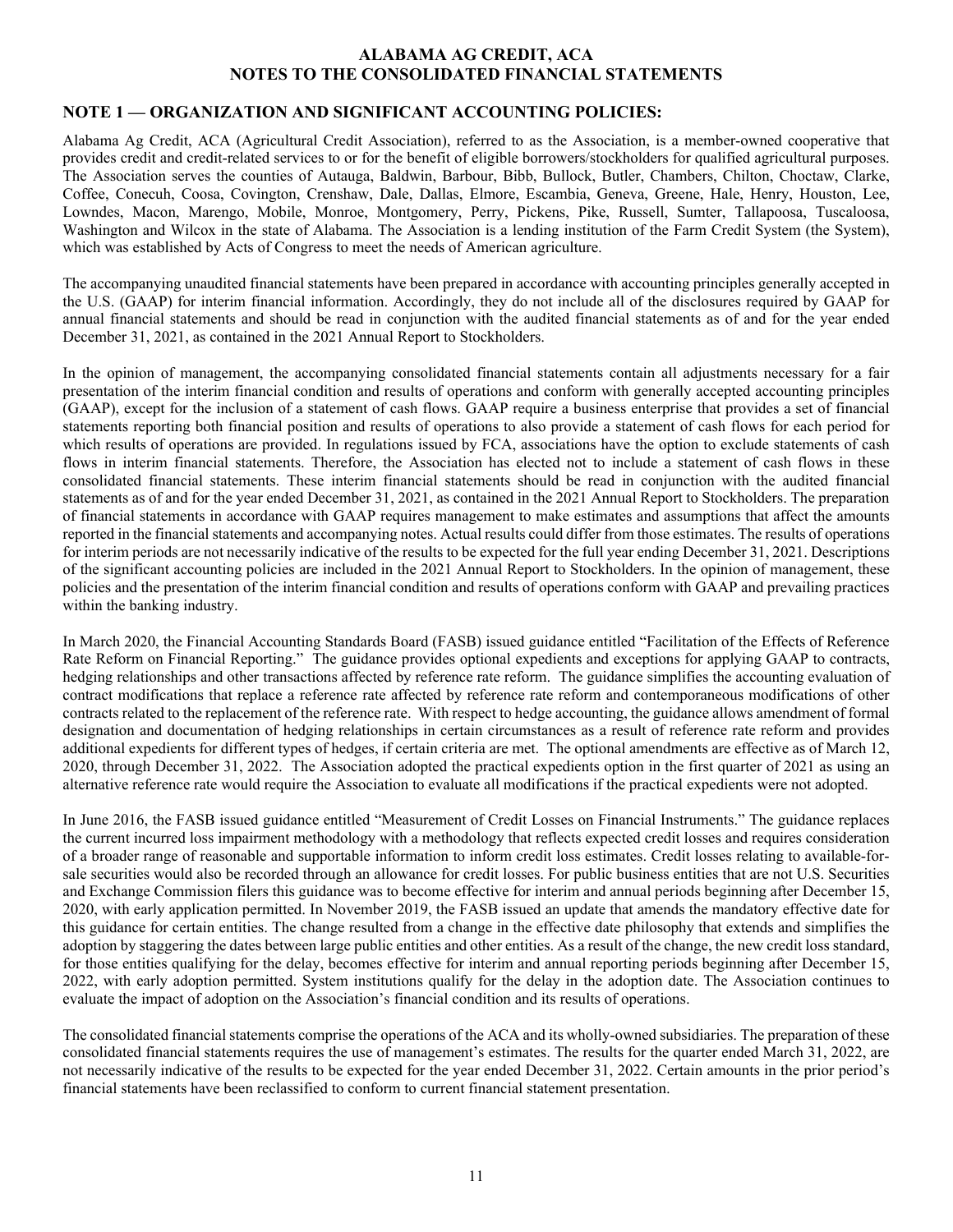#### **NOTE 2 — LOANS AND ALLOWANCE FOR LOAN LOSSES:**

#### A summary of loans follows:

|                               | March 31,       | December 31,     |
|-------------------------------|-----------------|------------------|
|                               | 2022            | 2021             |
| Loan Type                     | <b>Amount</b>   | Amount           |
| Production agriculture:       |                 |                  |
| Real estate mortgage          | \$1,020,103,437 | 998,985,301<br>S |
| Production and                |                 |                  |
| intermediate term             | 112,469,595     | 113,307,883      |
| Agribusiness:                 |                 |                  |
| Loans to cooperatives         | 6,102,916       | 5,625,925        |
| Processing and marketing      | 33,494,363      | 35,054,092       |
| Farm-related business         | 22,917,387      | 22,633,008       |
| Energy                        | 1,138,382       | 1,214,708        |
| Water and waste water         | 3,050,495       | 1,336,337        |
| Rural residential real estate | 52,438,919      | 49,880,090       |
| Agricultural export finance   | 9,376,087       | 1,577,023        |
| Total                         | \$1,261,091,581 | \$1,229,614,367  |

The Association purchases or sells participation interests with other parties in order to diversify risk, manage loan volume and comply with Farm Credit Administration regulations. The following table presents information regarding the balances of participations purchased and sold at March 31, 2022:

|                                  | Other Farm Credit Institutions |    | Non-Farm Credit Institutions |  |                          |  | Total          |  |                |  |                |
|----------------------------------|--------------------------------|----|------------------------------|--|--------------------------|--|----------------|--|----------------|--|----------------|
|                                  | Participations                 |    | Participations               |  | Participations           |  | Participations |  | Participations |  | Participations |
|                                  | Purchased                      |    | Sold                         |  | Purchased                |  | Sold           |  | Purchased      |  | Sold           |
| Real estate mortgage             | 2,965,823                      | J. | 46,113,063                   |  | $\overline{\phantom{a}}$ |  |                |  | 2.965.823      |  | 46,113,063     |
| Production and intermediate term | 12,801,478                     |    | 3,182,496                    |  |                          |  |                |  | 12,801,478     |  | 3,182,496      |
| Agribusiness                     | 48,795,475                     |    | 11,247,508                   |  |                          |  |                |  | 48,795,475     |  | 11,247,508     |
| Energy                           | 1,138,382                      |    |                              |  |                          |  |                |  | 1,138,382      |  |                |
| Water and waste water            | 3,050,495                      |    |                              |  |                          |  |                |  | 3,050,495      |  |                |
| Agricultural export finance      | 9,376,087                      |    |                              |  |                          |  |                |  | 9,376,087      |  |                |
| Total                            | 78,127,740                     |    | 60,543,067                   |  |                          |  |                |  | 78,127,740     |  | 60,543,067     |
|                                  |                                |    |                              |  |                          |  |                |  |                |  |                |

The Association is authorized under the Farm Credit Act to accept "advance conditional payments" (ACPs) from borrowers. To the extent the borrower's access to such ACPs is restricted and the legal right of setoff exists, the ACPs are netted against the borrower's related loan balance. Unrestricted advance conditional payments are included in other liabilities. ACPs are not insured, and interest is generally paid by the Association on such balances. Balances of ACPs were \$27,743,965 and \$18,605,779 at March 31, 2022, and December 31, 2021, respectively.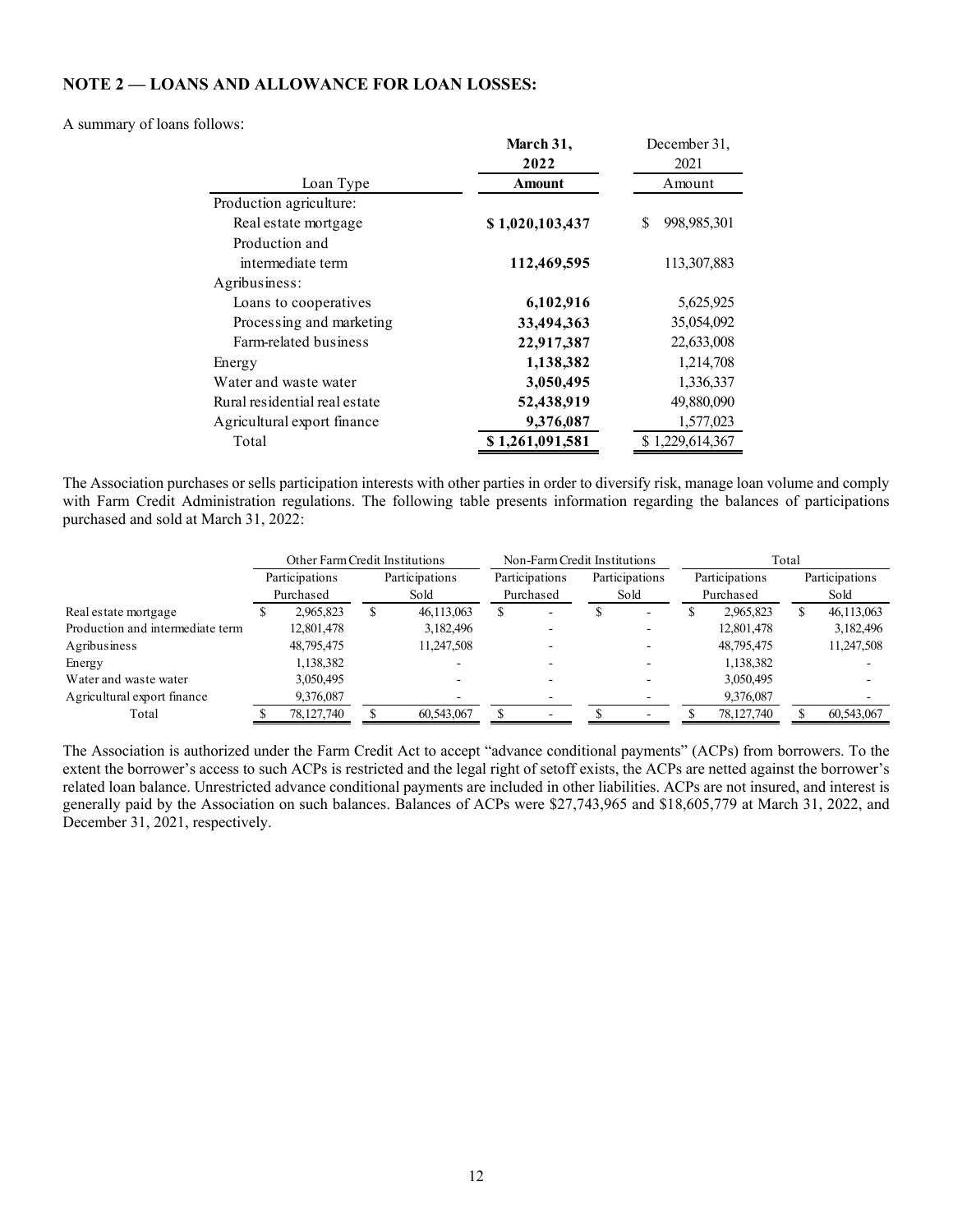Nonperforming assets (including related accrued interest) and related credit quality statistics are as follows:

|                                   | March 31, | December 31,<br>2021 |                |  |
|-----------------------------------|-----------|----------------------|----------------|--|
| <b>Nonaccrual loans:</b>          |           |                      |                |  |
| Real estate mortgage              | S         | 2,590,797            | 3,347,224<br>S |  |
| Production and intermediate term  |           | 538,603              | 649,187        |  |
| Rural residential real estate     |           | 56,578               | 60,572         |  |
| Total nonaccrual loans            |           | 3,185,978            | 4,056,983      |  |
| Accruing restructured loans:      |           |                      |                |  |
| Real estate mortgage              |           | 3,575,522            | 3,565,659      |  |
| Production and intermediate term  |           | 1,139,549            | 1,076,784      |  |
| Total accruing restructured loans |           | 4,715,071            | 4,642,443      |  |
| Total nonperforming assets        |           | 7.901.049            | 8,699,426      |  |

One credit quality indicator utilized by the Association is the Farm Credit Administration Uniform Loan Classification System that categorizes loans into five categories. The categories are defined as follows:

- Acceptable assets are expected to be fully collectible and represent the highest quality;
- Other assets especially mentioned (OAEM) assets are currently collectible but exhibit some potential weakness;
- Substandard assets exhibit some serious weakness in repayment capacity, equity and/or collateral pledged on the loan;
- Doubtful assets exhibit similar weaknesses to substandard assets; however, doubtful assets have additional weaknesses in existing factors, conditions and values that make collection in full highly questionable; and
- Loss assets are considered uncollectible.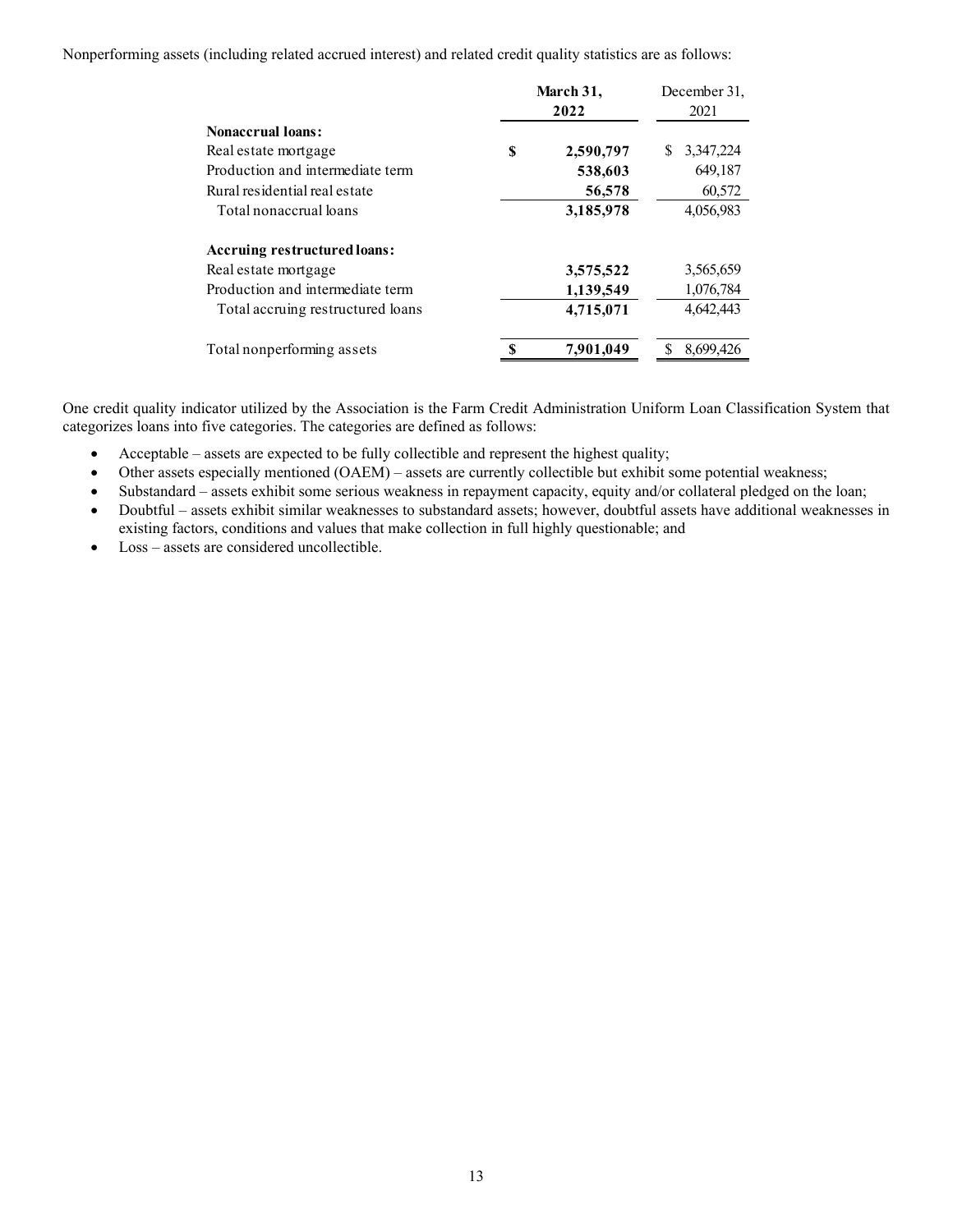The following table shows loans and related accrued interest as a percentage of total loans and related accrued interest receivable by loan type as of:

|                                  | March 31,                     | December 31,           |
|----------------------------------|-------------------------------|------------------------|
|                                  | 2022                          | 2021                   |
| Real estate mortgage             |                               |                        |
| Acceptable                       | 98.4 %                        | 98.6 %                 |
| <b>OAEM</b>                      | 0.8                           | 0.6                    |
| Substandard/doubtful             | 0.8                           | 0.8                    |
|                                  | 100.0                         | 100.0                  |
| Production and intermediate term |                               |                        |
| Acceptable                       | 98.4                          | 97.3                   |
| <b>OAEM</b>                      | 0.1                           | 1.2                    |
| Substandard/doubtful             | 1.5                           | 1.5                    |
|                                  | 100.0                         | 100.0                  |
| Agribusiness                     |                               |                        |
| Acceptable                       | 100.0                         | 100.0                  |
| <b>OAEM</b>                      |                               |                        |
| Substandard/doubtful             |                               |                        |
|                                  | 100.0                         | 100.0                  |
| Energy and water/waste water     |                               |                        |
| Acceptable                       | 100.0                         | 100.0                  |
| <b>OAEM</b>                      |                               |                        |
| Substandard/doubtful             |                               |                        |
|                                  | 100.0                         | 100.0                  |
| Rural residential real estate    |                               |                        |
| Acceptable                       | 99.8                          | 99.8                   |
| <b>OAEM</b>                      |                               | 0.1                    |
| Substandard/doubtful             | 0.1                           | 0.1                    |
|                                  | 99.9                          | 100.0                  |
| Agricultural export finance      |                               |                        |
| Acceptable                       | 100.0                         | 100.0                  |
| <b>OAEM</b>                      |                               | $\overline{a}$         |
| Substandard/doubtful             |                               |                        |
|                                  | 100.0                         | 100.0                  |
| Total loans                      |                               |                        |
| Acceptable                       | 98.6                          | 98.6                   |
| <b>OAEM</b>                      | 0.6                           | 0.6                    |
| Substandard/doubtful             | 0.8                           | 0.8                    |
|                                  | <b>100.0</b><br>$\frac{0}{0}$ | 100.0<br>$\frac{0}{0}$ |
|                                  |                               |                        |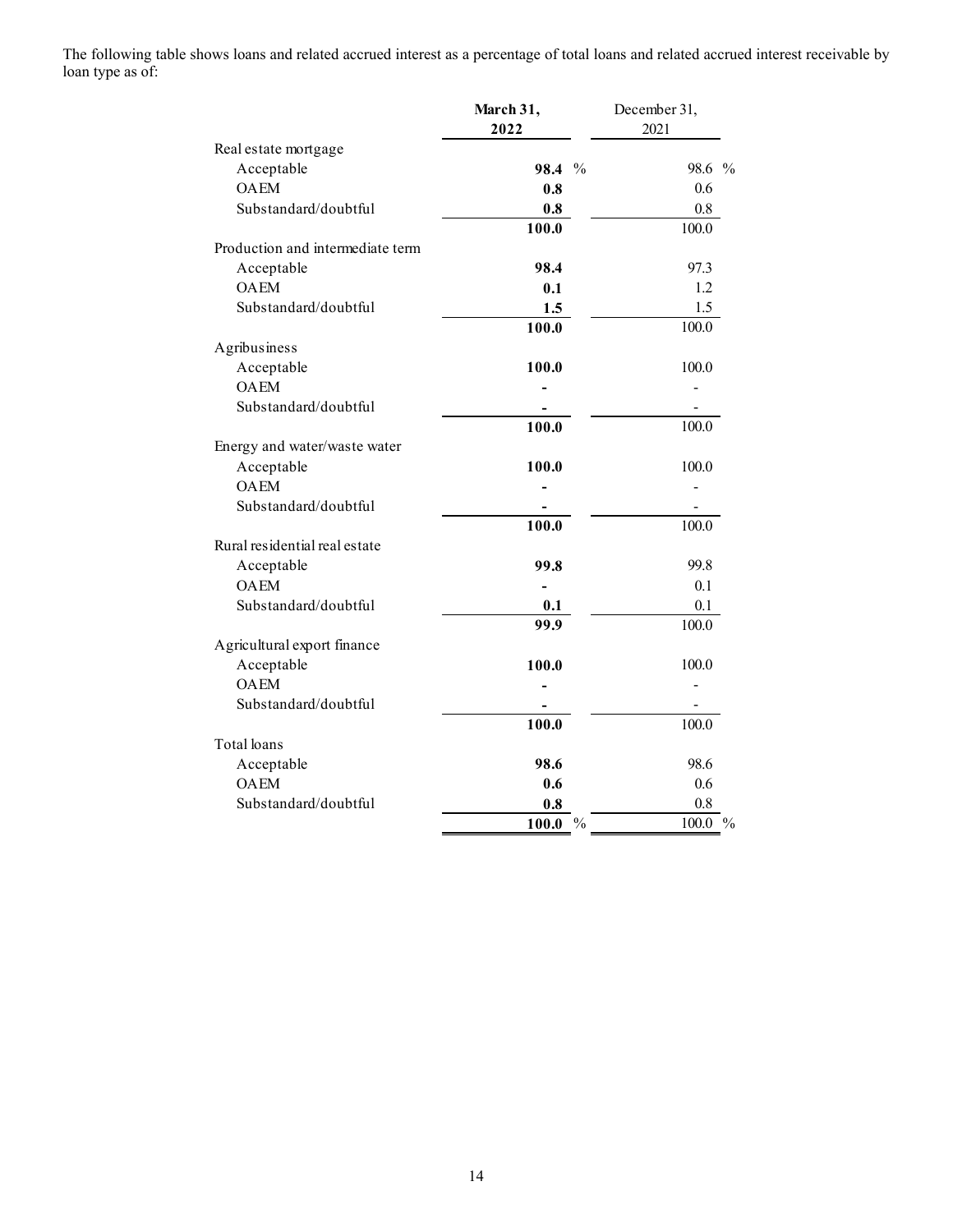The following tables provide an age analysis of past due loans (including accrued interest) as of:

| March 31, 2022                          | 30-89<br><b>Days</b><br><b>Past Due</b> | 90 Days<br>or More<br><b>Past Due</b> | <b>Total</b><br>Past<br>Due | <b>Not Past Due or</b><br><b>Less Than 30</b><br><b>Days Past Due</b> | <b>Total</b><br>Loans | <b>Recorded Investment</b><br>>90 Days and Accruing |
|-----------------------------------------|-----------------------------------------|---------------------------------------|-----------------------------|-----------------------------------------------------------------------|-----------------------|-----------------------------------------------------|
| Real estate mortgage                    | \$5,719,473                             | 187,088<br>S                          | \$5,906,561                 | \$1,021,891,218                                                       | \$1,027,797,779       | S                                                   |
| <b>Production and intermediate term</b> | 153,184                                 | 432,736                               | 585,920                     | 113,134,073                                                           | 113,719,993           |                                                     |
| <b>Loans to cooperatives</b>            |                                         |                                       |                             | 6,124,290                                                             | 6,124,290             |                                                     |
| Processing and marketing                |                                         |                                       |                             | 33,607,800                                                            | 33,607,800            |                                                     |
| <b>Farm-related business</b>            |                                         |                                       |                             | 22,959,796                                                            | 22,959,796            |                                                     |
| <b>Energy</b>                           |                                         |                                       |                             | 1.140.624                                                             | 1,140,624             |                                                     |
| Water and was te water                  |                                         |                                       |                             | 3,055,217                                                             | 3,055,217             |                                                     |
| Rural residential real estate           | 40,758                                  |                                       | 40,758                      | 52,554,871                                                            | 52,595,629            |                                                     |
| <b>Agricultural export finance</b>      |                                         |                                       |                             | 9,379,235                                                             | 9,379,235             |                                                     |
| Total                                   | \$5,913,415                             | S<br>619,824                          | \$6,533,239                 | \$1,263,847,124                                                       | \$1,270,380,363       | S                                                   |
| December 31, 2021                       | 30-89<br>Days<br>Past Due               | 90 Days<br>or More<br>Past Due        | Total<br>Past<br>Due        | Not Past Due or<br>Less Than 30<br>Days Past Due                      | Total<br>Loans        | Recorded Investment<br>>90 Days and Accruing        |
| Real estate mortgage                    | 3,830,400                               | \$.<br>1,231,486                      | \$<br>5,061,886             | S<br>1,000,844,097                                                    | \$.<br>1,005,905,983  | <sup>\$</sup>                                       |
| Production and intermediate term        |                                         | 432,736                               | 432,736                     | 114,108,886                                                           | 114,541,622           |                                                     |
| Loans to cooperatives                   |                                         |                                       |                             | 5,635,136                                                             | 5,635,136             |                                                     |
| Processing and marketing                |                                         |                                       |                             | 35,167,242                                                            | 35, 167, 242          |                                                     |
| Farm-related business                   |                                         |                                       |                             | 22,673,453                                                            | 22,673,453            |                                                     |
| Energy                                  |                                         |                                       |                             | 1,216,646                                                             | 1,216,646             |                                                     |
| Water and waste water                   |                                         |                                       |                             | 1,336,396                                                             | 1,336,396             |                                                     |
| Rural residential real estate           | 48,896                                  | 27,126                                | 76,022                      | 49,941,263                                                            | 50,017,285            |                                                     |
| Agricultural export finance             |                                         |                                       |                             | 1,578,592                                                             | 1,578,592             |                                                     |
| Total                                   | 3,879,296                               | 1,691,348<br>\$.                      | 5,570,644<br>S              | 1,232,501,711                                                         | 1,238,072,355         | S                                                   |

Note: The recorded investment in the receivable is the face amount increased or decreased by applicable accrued interest and unamortized premium, discount, finance charges or acquisition costs, and may also reflect a previous direct write-down of the investment.

A restructuring of a debt constitutes a troubled debt restructuring if the creditor for economic or legal reasons related to the debtor's financial difficulties grants a concession to the debtor that it would not otherwise consider. Troubled debt restructurings (TDRs) are undertaken in order to improve the likelihood of recovery on the loan and may include, but are not limited to, forgiveness of principal or interest, interest rate reductions that are lower than the current market rate for new debt with similar risk, or significant term or payment extensions.

As of March 31, 2022, the total recorded investment of troubled debt restructured loans was \$5,791,564, including \$1,123,163 classified as nonaccrual and \$4,668,401 classified as accrual, with specific allowance for loan losses of \$1,242,301. All loans classified as TDRs were individually evaluated to determine the need for allowance for loan losses. As of March 31, 2022, the Association had no commitments to lend funds to borrowers whose loan terms have been modified in a TDR.

In restructurings where principal is forgiven, the amount of the forgiveness is immediately charged off. In restructurings where accrued interest is forgiven, the interest is reversed (if current year interest) or charged off (if prior year interest).

The predominant form of concession granted for troubled debt restructuring includes extension of the term and/or delayed payments. Other types of modifications include extension of the term, principal or accrued interest reductions, interest rate decreases and delayed payments, among others. At times, these terms might be offset with incremental payments, collateral or new borrower guarantees, in which case we assess all of the modified terms to determine if the overall modification qualifies as a troubled debt restructuring.

The following table provides information on outstanding loans restructured in troubled debt restructurings at period end. These loans are included as impaired loans in the impaired loan table at:

|                                  |                   | Loans Modified as TDRs | TDRs in Nonaccrual Status* |                      |  |  |
|----------------------------------|-------------------|------------------------|----------------------------|----------------------|--|--|
|                                  | March 31,<br>2022 | December 31,<br>2021   | March 31, 2022             | December 31,<br>2021 |  |  |
| Real estate mortgage             | 4,550,016         | 4,804,946              | 1,017,296                  | 1,239,288            |  |  |
| Production and intermediate term | 1,241,548         | 1,293,236              | 105,867                    | 216,451              |  |  |
| Total                            | 5,791,564         | 6,098,182              | 1,123,163                  | 1,455,739            |  |  |

\*represents the portion of loans modified as TDRs that are in nonaccrual status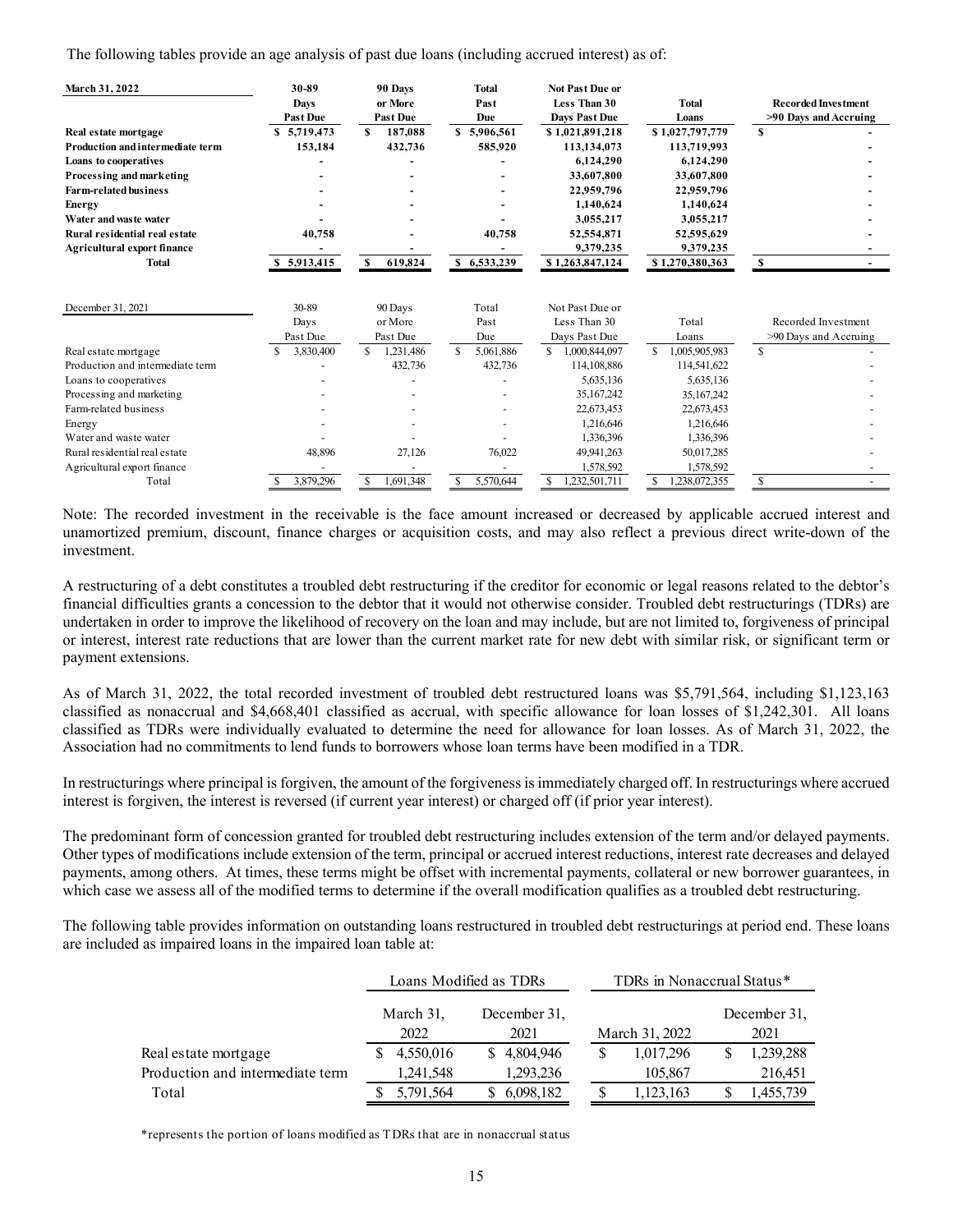#### Additional impaired loan information is as follows:

|                                  |                   | March 31, 2022              |                  | December 31, 2021 |                      |                  |  |  |
|----------------------------------|-------------------|-----------------------------|------------------|-------------------|----------------------|------------------|--|--|
|                                  | <b>Unpaid</b>     |                             |                  |                   | Unpaid               |                  |  |  |
|                                  | Recorded          | Principal                   | Related          | Recorded          | Principal            | Related          |  |  |
|                                  | <b>Investment</b> | <b>Balance</b> <sup>a</sup> | <b>Allowance</b> | Investment        | Balance <sup>a</sup> | Allowance        |  |  |
| Impaired loans with a related    |                   |                             |                  |                   |                      |                  |  |  |
| allowance for credit losses:     |                   |                             |                  |                   |                      |                  |  |  |
| Real estate mortgage             | \$5,452,361       | \$5,466,591                 | \$1,300,194      | 5,462,259<br>S.   | \$5,450,570          | 1,519,795<br>S.  |  |  |
| Production and intermediate term | 1,633,529         | 1,633,622                   | 445,318          | 1,708,238         | 1,735,687            | 422,288          |  |  |
| Rural residential real estate    | 56,578            | 56,578                      | 17,775           |                   |                      |                  |  |  |
| Total                            | \$7,142,468       | \$7,156,791                 | \$1,763,287      | \$<br>7,170,497   | \$7,186,257          | \$<br>1,942,083  |  |  |
| Impaired loans with no related   |                   |                             |                  |                   |                      |                  |  |  |
| allowance for credit losses:     |                   |                             |                  |                   |                      |                  |  |  |
| Real estate mortgage             | 671,158           | 774,818                     | S                | \$<br>1,450,624   | \$1,561,770          | \$               |  |  |
| Production and intermediate term | 40,755            | 127,154                     |                  | 17,733            | 104,064              |                  |  |  |
| Rural residential real estate    |                   |                             |                  | 60,572            | 60,572               |                  |  |  |
| Total                            | 711,913           | 901,972<br>\$               | S                | \$1,528,929       | \$1,726,406          | $\mathbb{S}$     |  |  |
| Total impaired loans:            |                   |                             |                  |                   |                      |                  |  |  |
| Real estate mortgage             | \$6,123,519       | \$6,241,409                 | $\mathbf S$      | 6,912,883<br>\$   | 7,012,340<br>S.      | \$               |  |  |
| Production and intermediate term | \$1,674,284       | \$1,760,776                 |                  | 1,725,971<br>\$   | \$<br>1,839,751      |                  |  |  |
| Rural residential real estate    | 56,578<br>S       | 56,578<br>S                 |                  | 60,572            | 60,572               |                  |  |  |
| Total                            | \$7,854,381       | \$8,058,763                 | \$1,763,287      | \$.<br>8,699,426  | S.<br>8,912,663      | \$.<br>1,942,083 |  |  |

<sup>a</sup> Unpaid principal balance represents the recorded principal balance of the loan.

|                                  | For the Three Months Ended |                   |                  |                        |  |  |  |
|----------------------------------|----------------------------|-------------------|------------------|------------------------|--|--|--|
|                                  | <b>March 31, 2022</b>      |                   | March 31, 2021   |                        |  |  |  |
|                                  | Average                    | <b>Interest</b>   | Average          | Interest               |  |  |  |
|                                  | <b>Impaired</b>            | <b>Income</b>     | Impaired         | Income<br>Recognized   |  |  |  |
|                                  | Loans                      | Recognized        | Loans            |                        |  |  |  |
| Impaired loans with a related    |                            |                   |                  |                        |  |  |  |
| allowance for credit losses:     |                            |                   |                  |                        |  |  |  |
| Real estate mortgage             | \$5,494,714                | S<br>42,365       | 4,304,077<br>S.  | S<br>27,302            |  |  |  |
| Production and intermediate term | 1,634,085                  | 11,066            | 632,417          |                        |  |  |  |
| Rural residential real estate    | 58,161                     |                   |                  |                        |  |  |  |
| Total                            | \$7,186,960                | S<br>53,431       | \$.<br>4,936,494 | $\mathbb{S}$<br>27,302 |  |  |  |
| Impaired loans with no related   |                            |                   |                  |                        |  |  |  |
| allowance for credit losses:     |                            |                   |                  |                        |  |  |  |
| Real estate mortgage             | \$<br>793,867              | \$<br>7,228       | 3,905,336<br>S.  | \$<br>7,693            |  |  |  |
| Production and intermediate term | 40,755                     |                   | 857,356          | 1,077                  |  |  |  |
| Total                            | -S<br>834,622              | 7,228<br><b>S</b> | \$.<br>4,762,692 | <b>S</b><br>8,770      |  |  |  |
| Total impaired loans:            |                            |                   |                  |                        |  |  |  |
| Real estate mortgage             | 6,288,581<br>S             | S<br>49,593       | 8,209,413<br>S.  | \$<br>34,995           |  |  |  |
| Production and intermediate term | 1,674,840                  | 11,066            | 1,489,773        | 1,077                  |  |  |  |
| Rural residential real estate    | 58,161<br>S                |                   |                  |                        |  |  |  |
| Total                            | \$<br>8,021,582            | 60,659<br>\$      | \$9,699,186      | S<br>36,072            |  |  |  |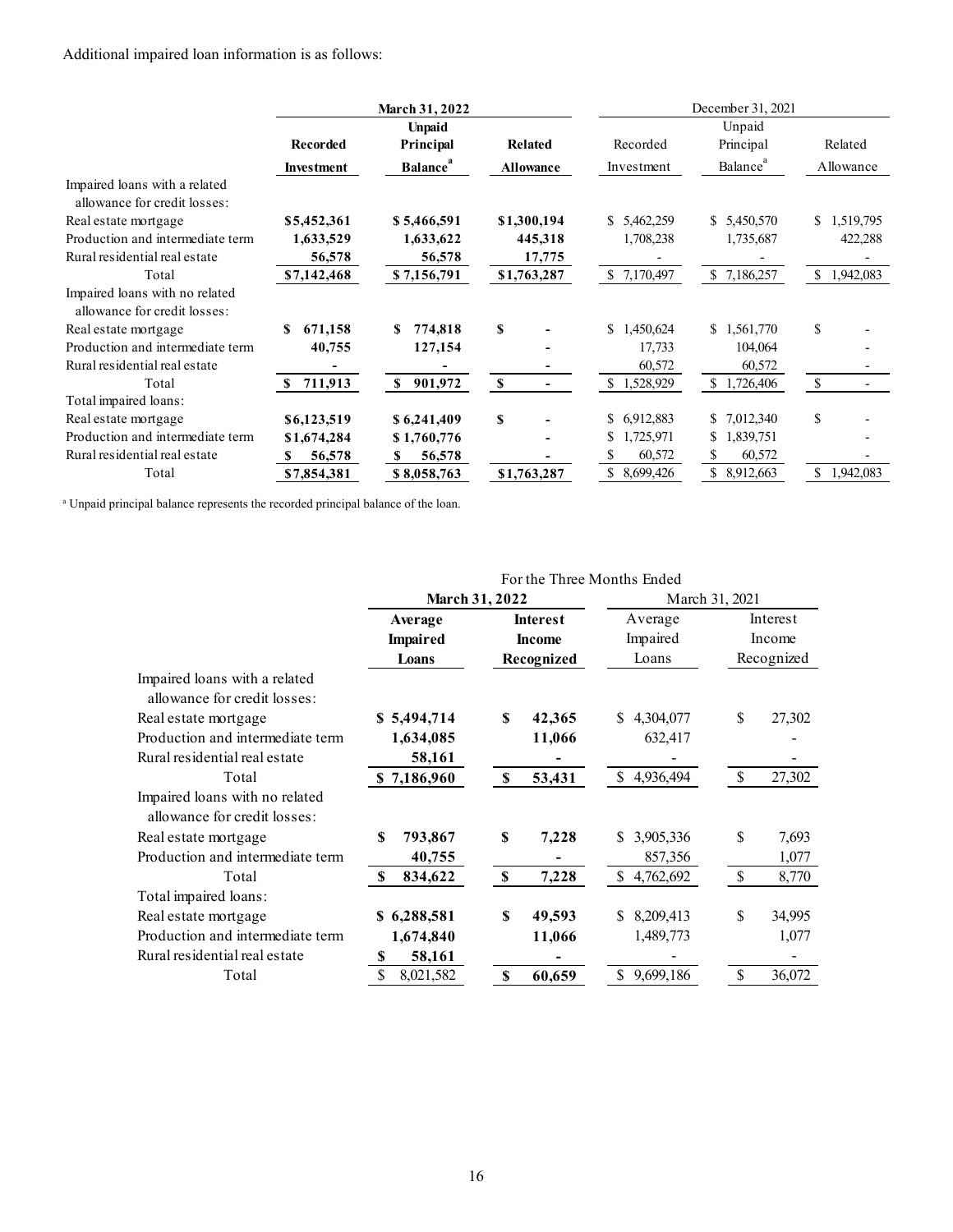A summary of changes in the allowance for loan losses and period end recorded investment in loans is as follows:

|                                                                                                  |              | Real Estate<br>Mortgage |              | Production and<br>Intermediate<br>Term |    | Agribusiness   |                    | Communications      |             | Energy and<br>Water/Waste<br>Water |              | Rural<br>Residential<br>Real Estate |                    | Agricultural<br><b>Export Finance</b> |    | Total               |
|--------------------------------------------------------------------------------------------------|--------------|-------------------------|--------------|----------------------------------------|----|----------------|--------------------|---------------------|-------------|------------------------------------|--------------|-------------------------------------|--------------------|---------------------------------------|----|---------------------|
| <b>Allowance for Credit</b><br>Losses:                                                           |              |                         |              |                                        |    |                |                    |                     |             |                                    |              |                                     |                    |                                       |    |                     |
| Balance at December 31, 2021                                                                     | \$           | 8,000,301               | \$           | 617,395                                | \$ | 104,326        | \$                 |                     | \$          | 7,692                              | \$           | 73,156                              | \$                 | 1,256                                 | \$ | 8,804,126           |
| Charge-offs                                                                                      |              |                         |              |                                        |    | $\overline{a}$ |                    |                     |             |                                    |              |                                     |                    | ä,                                    |    |                     |
| Recoveries                                                                                       |              | 9,288                   |              | 10,676                                 |    | ä,<br>225      |                    |                     |             |                                    |              | ä,<br>380                           |                    | ä,                                    |    | 9,288               |
| Provision for loan losses<br>Other                                                               |              | (225, 385)<br>186       |              | 956                                    |    | 5,968          |                    |                     |             | (2,200)<br>(3, 536)                |              | 326                                 |                    | (175)<br>202                          |    | (216, 479)<br>4,102 |
| Balance at March 31, 2022                                                                        | <sup>S</sup> | 7,784,390               | S            | 629,027                                | \$ | 110,519        | $\mathbb{S}$       | ×.                  | \$          | 1,956                              | S            | 73,862                              | S                  | 1,283                                 | \$ | 8,601,037           |
| <b>Ending Balance:</b><br>Individually evaluated for<br>impairment<br>Collectively evaluated for | \$           | 1,680,076               | S            | 445,318                                | \$ |                | \$                 |                     | \$          |                                    | \$           |                                     | \$                 |                                       | \$ | 2,125,394           |
| impairment                                                                                       |              | 6,104,313               |              | 183,710                                |    | 110,519        |                    |                     |             | 1,956                              |              | 73,862                              |                    | 1,283                                 |    | 6,475,643           |
| Balance at March 31, 2022                                                                        | S            | 7,784,389               | $\mathbb{S}$ | 629,028                                | \$ | 110,519        | \$                 | $\bar{\phantom{a}}$ | \$          | 1,956                              | $\mathbb{S}$ | 73,862                              | $\mathbb{S}$       | 1,283                                 | \$ | 8,601,037           |
| Balance at December 30, 2020<br>Charge-offs                                                      | \$           | 7,116,942               | S            | 755,490<br>$\sim$                      | S  | 188,161<br>ä,  | \$                 | 2,090<br>ä,         | \$          | 6,668<br>ä,                        | s            | 71,515                              | \$                 |                                       | \$ | 8,140,866           |
| Recoveries                                                                                       |              | 9,972                   |              |                                        |    | L,             |                    |                     |             |                                    |              |                                     |                    |                                       |    | 9,972               |
| Provision for loan losses                                                                        |              | 429,702                 |              | (323,962)                              |    | (111, 174)     |                    | 3,528               |             | 5,121                              |              | 1,305                               |                    |                                       |    | 4,520               |
| Other                                                                                            |              |                         |              | 3,364                                  |    | 28,522         |                    |                     |             | (3, 171)                           |              | (879)                               |                    |                                       |    | 27,836              |
| Balance at March 31, 2021                                                                        | S            | 7,556,616               | S            | 434,892                                | \$ | 105,509        | \$                 | 5,618               | \$          | 8,618                              | s            | 71,941                              | \$                 | $\omega$                              | \$ | 8,183,194           |
| <b>Ending Balance:</b><br>Individually evaluated for<br>impairment<br>Collectively evaluated for | \$           | 1,477,667               | S            | 195,799                                | \$ |                | \$                 |                     | \$          |                                    | s            | 9,056                               | \$                 |                                       | \$ | 1,682,522           |
| impairment                                                                                       |              | 6,078,949               |              | 239,093                                |    | 105,509        |                    | 5,618               |             | 8,618                              |              | 62,885                              |                    |                                       |    | 6,500,672           |
| Balance at March 31, 2021                                                                        | -S           | 7,556,616               | $\mathbb{S}$ | 434,892                                | \$ | 105,509        | $\mathbf{\hat{s}}$ | 5,618               | \$          | 8,618                              | $\mathbb{S}$ | 71,941                              | $\mathbf{\hat{s}}$ |                                       | \$ | 8,183,194           |
|                                                                                                  |              | Real Estate<br>Mortgage |              | Production and<br>Intermediate<br>Term |    | Agribusiness   |                    | Communications      |             | Energy and<br>Water/Waste<br>Water |              | Rural<br>Residential<br>Real Estate |                    | Agricultural<br><b>Export Finance</b> |    | Total               |
| <b>Recorded Investments</b>                                                                      |              |                         |              |                                        |    |                |                    |                     |             |                                    |              |                                     |                    |                                       |    |                     |
| in Loans Outstanding:<br>Ending Balance at<br>March 31, 2022                                     |              | \$1,027,797,779         |              | \$113,719,993                          |    | \$62,691,886   | \$                 |                     | \$          | 4,195,841                          |              | \$52,595,629                        | S                  | 9,379,235                             |    | \$1,270,380,363     |
| Individually evaluated for<br>impairment                                                         | S            | 7.894.714               | S            | 1,674,284                              | \$ |                |                    |                     | $\mathbf S$ |                                    | S            | 56,578                              | \$                 |                                       | S. | 9,625,576           |
| Collectively evaluated for                                                                       |              |                         |              |                                        |    |                |                    |                     |             |                                    |              |                                     |                    |                                       |    |                     |
| impairment                                                                                       |              | \$1,019,903,065         | S.           | 112,045,709                            |    | \$62,691,886   |                    |                     | \$          | 4,195,841                          |              | \$52,539,051                        | S                  | 9.379.235                             |    | \$1,260,754,787     |
| Ending Balance at<br>December 31, 2021                                                           |              | \$1,005,905,983         |              | \$ 114,541,622                         |    | \$63,475,831   | -S                 |                     | \$          | 2,553,042                          |              | \$50,017,285                        | S                  | 1,578,592                             |    | \$1,238,072,355     |
| Individually evaluated for<br>impairment                                                         | -S           | 8,204,825               | S            | 1,708,238                              | \$ |                | S                  |                     | S           |                                    | \$           | 60,572                              | \$                 |                                       | \$ | 9,973,635           |
| Collectively evaluated for<br>impairment                                                         |              | \$997,701,152           |              | \$112,833,383                          |    | \$63,475,831   | \$                 |                     | \$          | 2,553,042                          |              | \$49,956,714                        |                    | \$1,578,592                           |    | \$1,228,098,714     |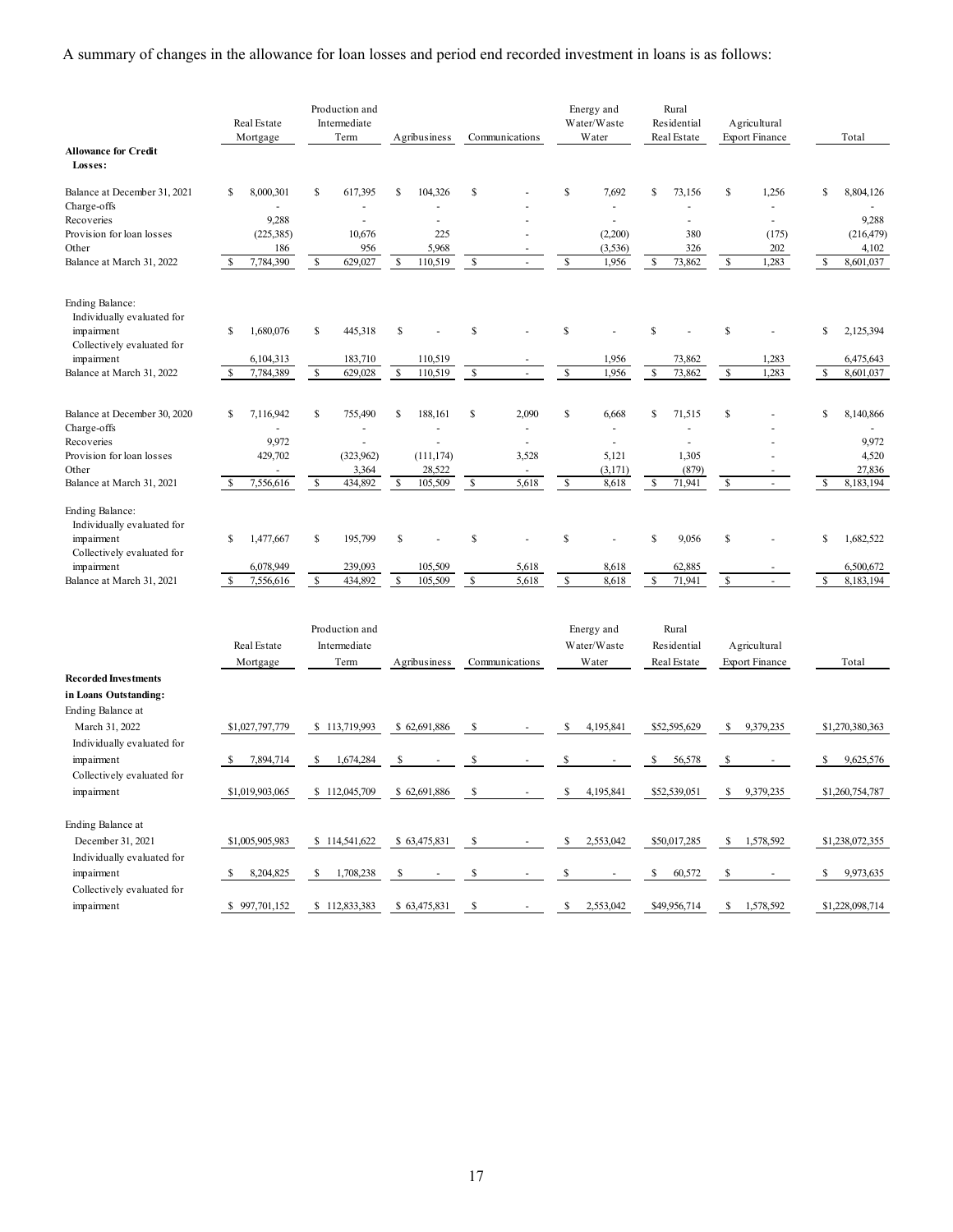## **NOTE 3 –– CAPITAL:**

The Association's board of directors has established a Capital Adequacy Plan (Plan) that includes the capital targets that are necessary to achieve the institution's capital adequacy goals as well as the minimum permanent capital standards. The Plan monitors projected dividends, equity retirements and other actions that may decrease the Association's permanent capital. In addition to factors that must be considered in meeting the minimum standards, the board of directors also monitors the following factors: capability of management; quality of operating policies, procedures and internal controls; quality and quantity of earnings; asset quality and the adequacy of the allowance for losses to absorb potential loss within the loan and lease portfolios; sufficiency of liquid funds; needs of an institution's customer base; and any other risk-oriented activities, such as funding and interest rate risk, potential obligations under joint and several liability, contingent and off-balance-sheet liabilities or other conditions warranting additional capital. At least quarterly, management reviews the Association's goals and objectives with the board.

#### **Regulatory Capitalization Requirements**

| Risk-adjusted:             | <b>Regulatory Requirements Including</b><br><b>Capital Conservation Buffers</b> | As of<br><b>March 31, 2022</b> |
|----------------------------|---------------------------------------------------------------------------------|--------------------------------|
| Common equity tier 1 ratio | 7.00%                                                                           | 15.13%                         |
| Tier 1 capital ratio       | 8.50%                                                                           | 15.13%                         |
| Total capital ratio        | 10.50%                                                                          | 15.83%                         |
| Permanent capital ratio    | $7.00\%$                                                                        | 15.24%                         |
| Non-risk-adjusted:         |                                                                                 |                                |
| Tier 1 leverage ratio      | $5.00\%$                                                                        | 15.42%                         |
| UREE leverage ratio        | 1.50%                                                                           | 15.06%                         |

The details for the amounts used in the calculation of the regulatory capital ratios as of March 31, 2022:

Risk-adjusted Capital Ratios

|                                                                                        | Common<br>equity<br>tier 1 ratio | Tier 1<br>capital ratio | Total capital<br>ratio | Permanent<br>capital ratio |
|----------------------------------------------------------------------------------------|----------------------------------|-------------------------|------------------------|----------------------------|
| Numerator:                                                                             |                                  |                         |                        |                            |
| Unallocated retained earnings                                                          | 208,320,093                      | 208,320,093             | 208,320,093            | 208,320,093                |
| Common Cooperative Equities:                                                           |                                  |                         |                        |                            |
| Statutory minimum purchased borrower stock                                             | 4,439,017                        | 4,439,017               | 4,439,017              | 4,439,017                  |
| Allowance for loan losses and reserve for credit losses subject to certain limitations |                                  |                         | 8.906.296              |                            |
| Regulatory Adjustments and Deductions:                                                 |                                  |                         |                        |                            |
| Amount of allocated investments in other System institutions                           | (20, 119, 149)                   | (20.119.149)            | (20.119.149)           | (20, 119, 149)             |
|                                                                                        | 192,639,961                      | 192,639,961             | 201,546,257            | 192,639,961                |
| Denominator:                                                                           |                                  |                         |                        |                            |
| Risk-adjusted assets excluding allowance                                               | 1,293,022,786                    | 1,293,022,786           | 1,293,022,786          | 1,293,022,786              |
| Regulatory Adjustments and Deductions:                                                 |                                  |                         |                        |                            |
| Regulatory deductions included in total capital                                        | (20, 119, 149)                   | (20, 119, 149)          | (20, 119, 149)         | (20, 119, 149)             |
| Allowance for loan losses                                                              |                                  |                         |                        | (8,805,221)                |
|                                                                                        | 1,272,903,637                    | 1,272,903,637           | 1,272,903,637          | 1,264,098,416              |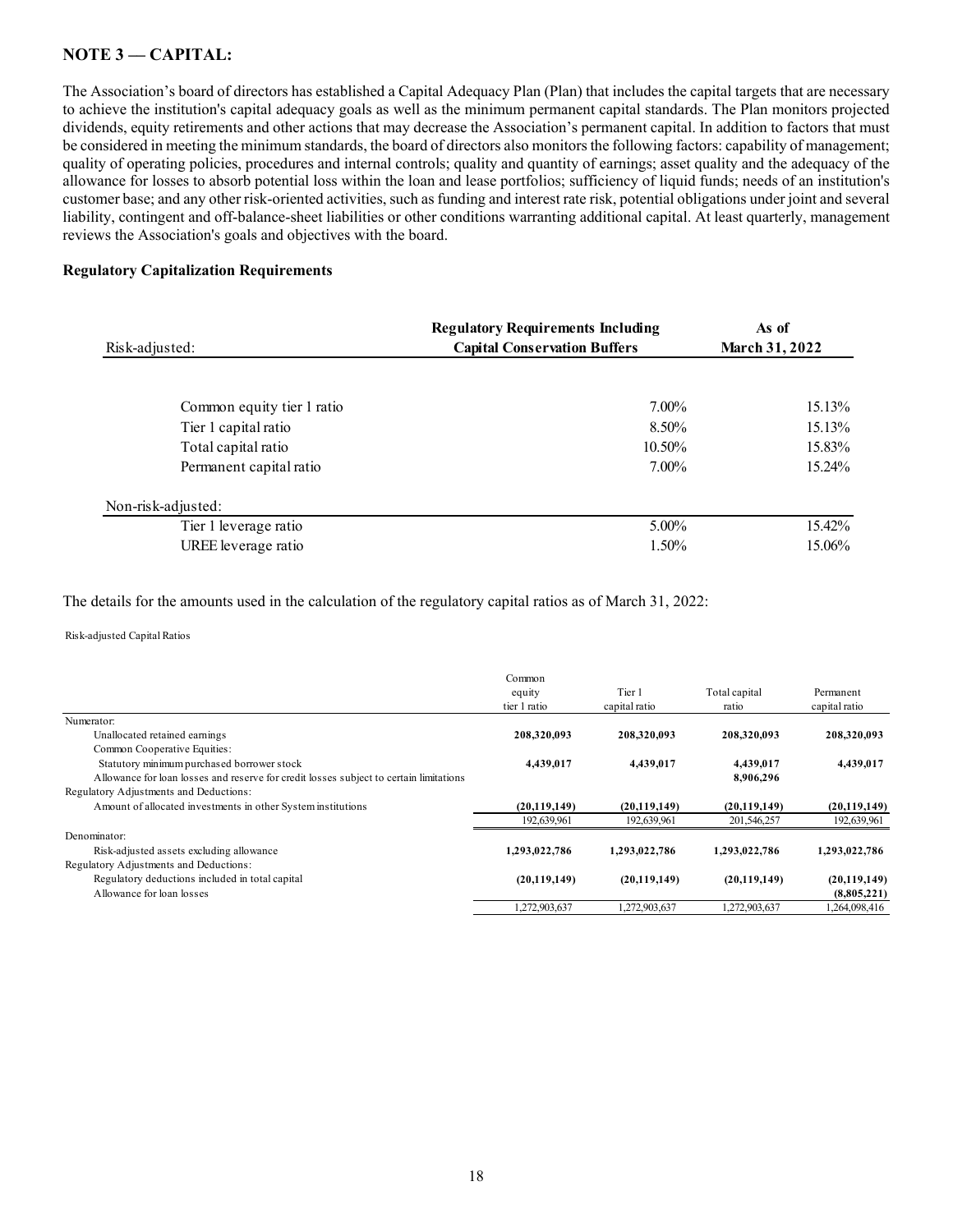|                                                              | Tier 1         | <b>UREE</b>    |
|--------------------------------------------------------------|----------------|----------------|
|                                                              | leverage ratio | leverage ratio |
| Numerator:                                                   |                |                |
| Unallocated retained earnings                                | 208,320,093    | 208,320,093    |
| Common Cooperative Equities:                                 |                |                |
| Statutory minimum purchased borrower stock                   | 4,439,017      |                |
| Regulatory Adjustments and Deductions:                       |                |                |
| Amount of allocated investments in other System institutions | (20, 119, 149) | (20, 119, 149) |
|                                                              | 192,639,961    | 188,200,944    |
| Denominator:                                                 |                |                |
| <b>Total Assets</b>                                          | 1,285,110,083  | 1,285,110,083  |
| Regulatory Adjustments and Deductions:                       |                |                |
| Regulatory deductions included in tier 1 capital             | (35,816,391)   | (35,816,391)   |
|                                                              | 1.249.293.692  | 1.249.293.692  |

An additional component of equity is accumulated other comprehensive income. The Association's accumulated other comprehensive income (loss) relates entirely to its non-pension other postretirement benefits. Amortization of prior service (credits) cost and of actuarial (gain) loss are reflected in "Other components of net periodic postretirement benefit cost" in the Consolidated Statements of Comprehensive Income. The following table summarizes the change in accumulated other comprehensive income (loss) for the three months ended March 31:

|                                                                                                   | 2022         | 2021        |
|---------------------------------------------------------------------------------------------------|--------------|-------------|
| Accumulated other comprehensive loss at January 1<br>Amortization of prior service costs included | \$ (430,075) | \$(659,156) |
| in salaries and employee benefits                                                                 | 378          | 7,245       |
| Other comprehensive income, net of tax                                                            | 378          | 7.245       |
| Accumulated other comprehensive loss at March 31                                                  | \$ (429,697) | \$(651,911) |

## **NOTE 4 — INCOME TAXES:**

Alabama Ag Credit, ACA and its PCA subsidiary, Alabama Ag Credit, PCA (Associations) are subject to federal and certain other income taxes. The Associations are eligible to operate as cooperatives that qualify for tax treatment under Subchapter T of the Internal Revenue Code. Under specified conditions, the Associations can exclude from taxable income amounts distributed as qualified patronage refunds in the form of cash, stock or allocated surplus. Provisions for income taxes are made only on those taxable earnings that will not be distributed as qualified patronage dividends. Deferred taxes are recorded at the tax effect of all temporary differences based on the assumption that such temporary differences are retained by the institution and will therefore impact future tax payments. A valuation allowance is provided against deferred tax assets to the extent that it is more likely than not (more than 50 percent probability), based on management's estimate, that they will not be realized. The Association has recorded a full valuation allowance against its deferred tax asset as of March 31, 2022 based on management's estimate that it is more likely than not that the deferred tax asset will not be realized. For the three months ended March 31, 2022 and 2021, the Association had no taxable income. The subsidiary, Alabama Ag Credit, FLCA, is exempt from federal and other income taxes as provided in the Farm Credit Act of 1971.

## **NOTE 5 — FAIR VALUE MEASUREMENTS:**

FASB guidance defines fair value as the exchange price that would be received for an asset or paid to transfer a liability in the principal or most advantageous market for the asset or liability. See Note 13 to the 2021 Annual Report to Stockholders for a more complete description.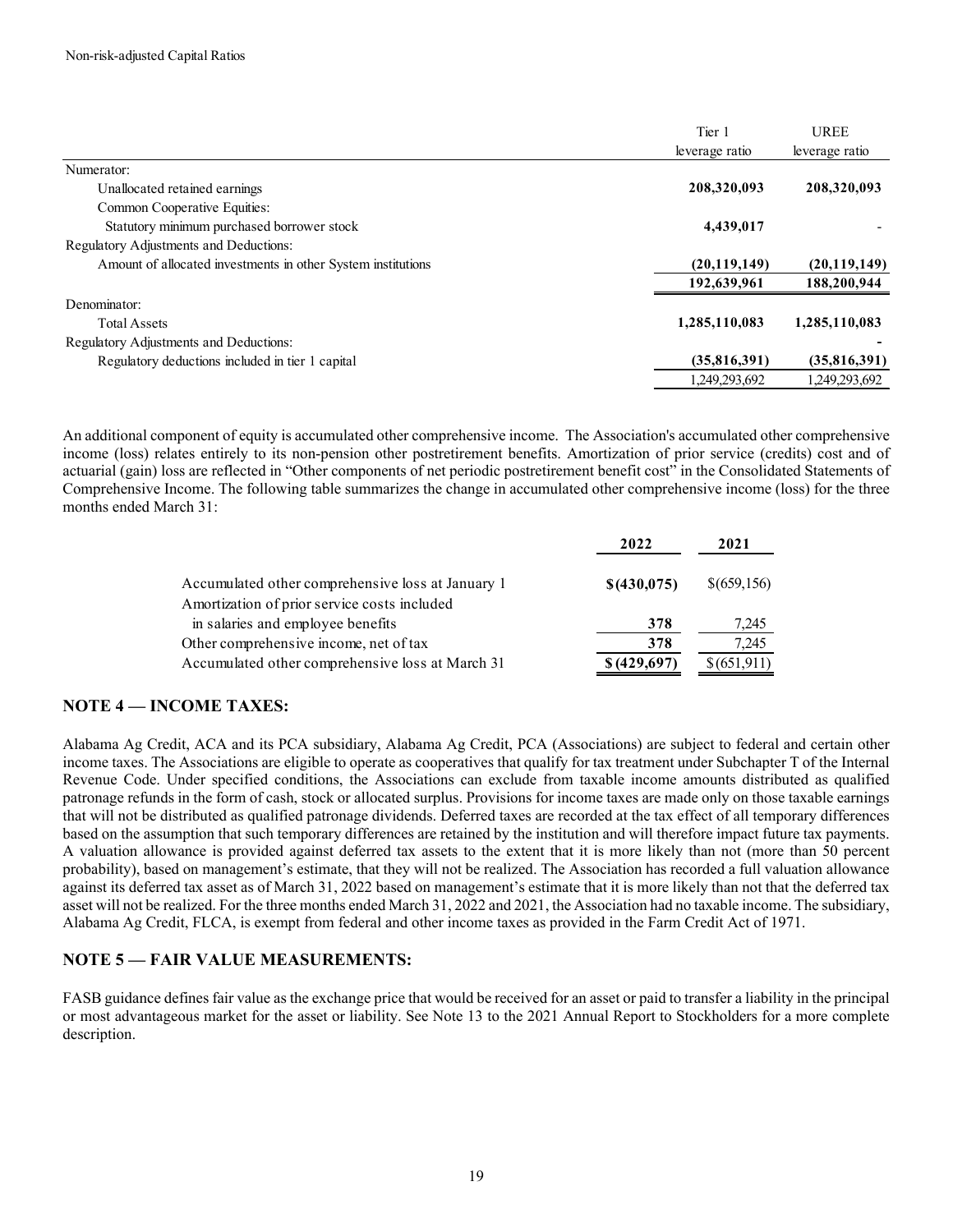Assets and liabilities measured at fair value on a recurring basis are summarized below:

| <b>March 31, 2022</b>                      | <b>Fair Value Measurement Using</b> | <b>Total Fair</b> |         |         |
|--------------------------------------------|-------------------------------------|-------------------|---------|---------|
|                                            | Level 1                             | Level 2           | Level 3 | Value   |
| Assets:                                    |                                     |                   |         |         |
| Assets held in nonqualified benefit trusts | 163,816<br>S                        |                   |         | 163,816 |
| December 31, 2021                          | Fair Value Measurement Using        | <b>Total Fair</b> |         |         |
|                                            | Level 1                             | Level 2           | Level 3 | Value   |
| Assets:                                    |                                     |                   |         |         |
| Assets held in nonqualified benefit trusts | 166.221                             |                   |         | 166.221 |

Assets and liabilities measured at fair value on a nonrecurring basis for each of the fair value hierarchy values are summarized below:

| <b>March 31, 2022</b> |         | <b>Fair Value Measurement Using</b> |         |                              |             |             |  |  |
|-----------------------|---------|-------------------------------------|---------|------------------------------|-------------|-------------|--|--|
|                       |         | <b>Level 1</b>                      |         |                              | Level 3     | Value       |  |  |
| Assets:               |         |                                     |         |                              |             |             |  |  |
| $Loans*$              | S       | $\Delta \sim 100$                   |         | $\qquad \qquad \blacksquare$ | \$6,259,721 | \$6,259,721 |  |  |
| December 31, 2021     |         | Fair Value Measurement Using        |         |                              |             |             |  |  |
|                       | Level 1 |                                     | Level 2 |                              | Level 3     | Value       |  |  |
| Assets:               |         |                                     |         |                              |             |             |  |  |
| $Loans*$              | S       | $\blacksquare$                      |         | -                            | \$6,247,772 | \$6,247,772 |  |  |

\*Represents the fair value of certain loans that were evaluated for impairment under the authoritative guidance "Accounting by Creditors for Impairment of a Loan." The fair value was based upon the underlying collateral since these were collateral-dependent loans for which real estate is the collateral.

#### **Uncertainty of Fair Value Measurements**

For recurring fair value measurements categorized within Level 3 of the fair value hierarchy, the significant unobservable inputs used in the fair value measurement of the mortgage-backed securities are prepayment rates, probability of default and loss severity in the event of default. Significant increases (decreases) in any of those inputs in isolation would have resulted in a significantly lower (higher) fair value measurement.

Generally, a change in the assumption used for the probability of default would have been accompanied by a directionally similar change in the assumption used for the loss severity and a directionally opposite change in the assumption used for prepayment rates.

Quoted market prices are generally not available for the instruments presented below. Accordingly, fair values are based on internal models that consider judgments regarding anticipated cash flows, future expected loss experience, current economic conditions, risk characteristics of various financial instruments and other factors. These estimates involve uncertainties and matters of judgment, and therefore cannot be determined with precision. Changes in assumptions could significantly affect the estimates.

#### **Information About Nonrecurring Level 3 Fair Value Measurements**

With regard to nonrecurring measurements for impaired loans and other property owned, it is not practicable to provide specific information on inputs, as each collateral property is unique. System institutions utilize appraisals to value these loans and other property owned and take into account unobservable inputs, such as income and expense, comparable sales, replacement cost and comparability adjustments.

#### **Valuation Techniques**

As more fully discussed in Note 13 to the 2021 Annual Report to Stockholders, authoritative guidance establishes a fair value hierarchy, which requires an entity to maximize the use of observable inputs and minimize the use of unobservable inputs when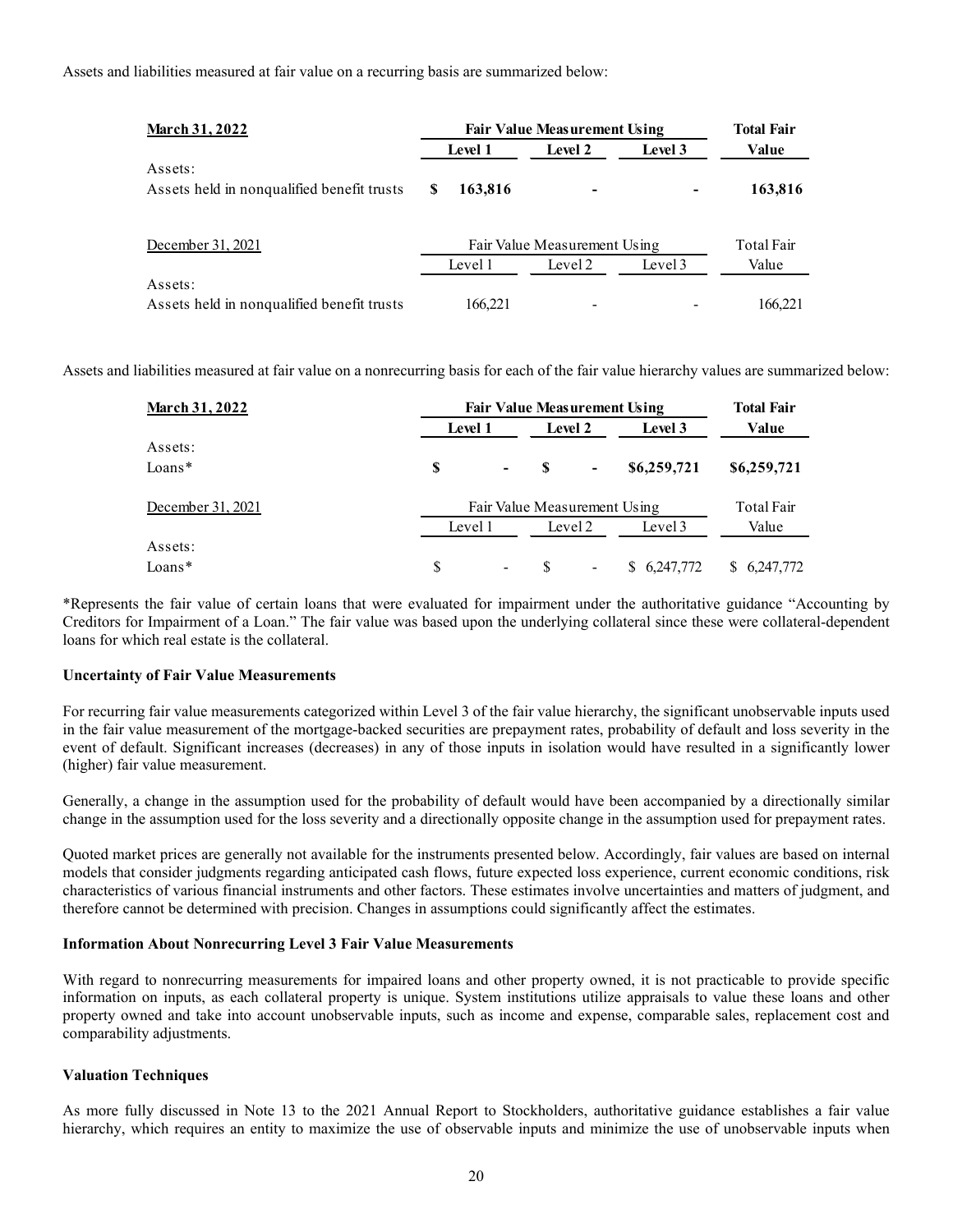measuring fair value. The following represent a brief summary of the valuation techniques used for the Association's assets and liabilities.

#### *Assets Held in Nonqualified Benefits Trusts*

Assets held in trust funds related to deferred compensation and supplemental retirement plans are classified within Level 1. The trust funds include investments that are actively traded and have quoted net asset values that are observable in the marketplace.

#### *Loans Evaluated for Impairment*

For certain loans evaluated for impairment under FASB impairment guidance, the fair value is based upon the underlying collateral since the loans are collateral-dependent loans for which real estate is the collateral. The fair value measurement process uses independent appraisals and other market-based information, but in many cases it also requires significant input based on management's knowledge of and judgment about current market conditions, specific issues relating to the collateral and other matters. As a result, a majority of these loans have fair value measurements that fall within Level 3 of the fair value hierarchy. When the value of the real estate, less estimated costs to sell, is less than the principal balance of the loan, a specific reserve is established.

## **NOTE 6 — EMPLOYEE BENEFIT PLANS:**

**Employee Retirement Plans:** As discussed in Note 2 and Note 11 to the 2021 Annual Report to Stockholders, employees of the Association participate in either the Texas Farm Credit District's (District) defined benefit pension plan (DB Plan) or the District's defined contribution plan (DC Plan).

The structure of the DB Plan is characterized as multi-employer since the assets, liabilities and cost of the plan are not segregated or separately accounted for by participating employers (Bank and associations). The Association recognizes its amortized annual contributions to the plan as an expense. The annual contribution is paid in January of each year and amortized into expense on a monthly basis; unamortized contributions are included in "Other Assets" in the consolidated balance sheet. The following table represents DB contributions made, amounts amortized into expense, and the remaining unamortized contributions amounts as of March 31:

|                      | 2022 |         | 2021 |         |
|----------------------|------|---------|------|---------|
| DB contribution      |      | 629.364 |      | 705,350 |
| YTD amortization     |      | 157,341 |      | 176,338 |
| Net periodic benefit |      | 472.023 |      | 529,012 |

Association contributions to the DC Plan are expensed as incurred. For the three months ended March 31, 2022 and 2021, the Association recognized pension costs for the DC Plan of \$127,910 and \$112,926, respectively.

Employees are also eligible to participate in the Farm Credit Benefits Alliance 401(k) Plan. Contributions to the 401(k) plan are expensed as incurred. The Association's contributions to the 401(k) plan were \$39,240 and \$42,454 for the three months ended March 31, 2022 and 2021, respectively.

**Other Postretirement Benefits:** In addition to pension benefits, the Association provides certain health care benefits to qualifying retired employees (other postretirement benefits). These benefits are not characterized as multi-employer, and consequently, the liability for these benefits is included in the consolidated balance sheet. The following table summarizes the components of net periodic benefit costs of non-pension other postretirement employee benefits for the three months ended March 31:

Three months ended March 31:

|                                       | Other Benefits |         |      |         |
|---------------------------------------|----------------|---------|------|---------|
|                                       | 2022           |         | 2021 |         |
| Service cost                          | S              | 17,451  |      | 17,756  |
| Interest cost                         |                | 25,714  |      | 23,444  |
| Amortization of prior service credits |                | (5,056) |      | (5,056) |
| Amortization of net actuarialloss     |                | 5,434   |      | 12,301  |
| Net periodic benefit cost             |                | 43,544  |      | 48,445  |

The Association's liability for the unfunded accumulated obligation for these benefits at March 31, 2022, was \$3,323,659 and is included in other liabilities on the balance sheet.